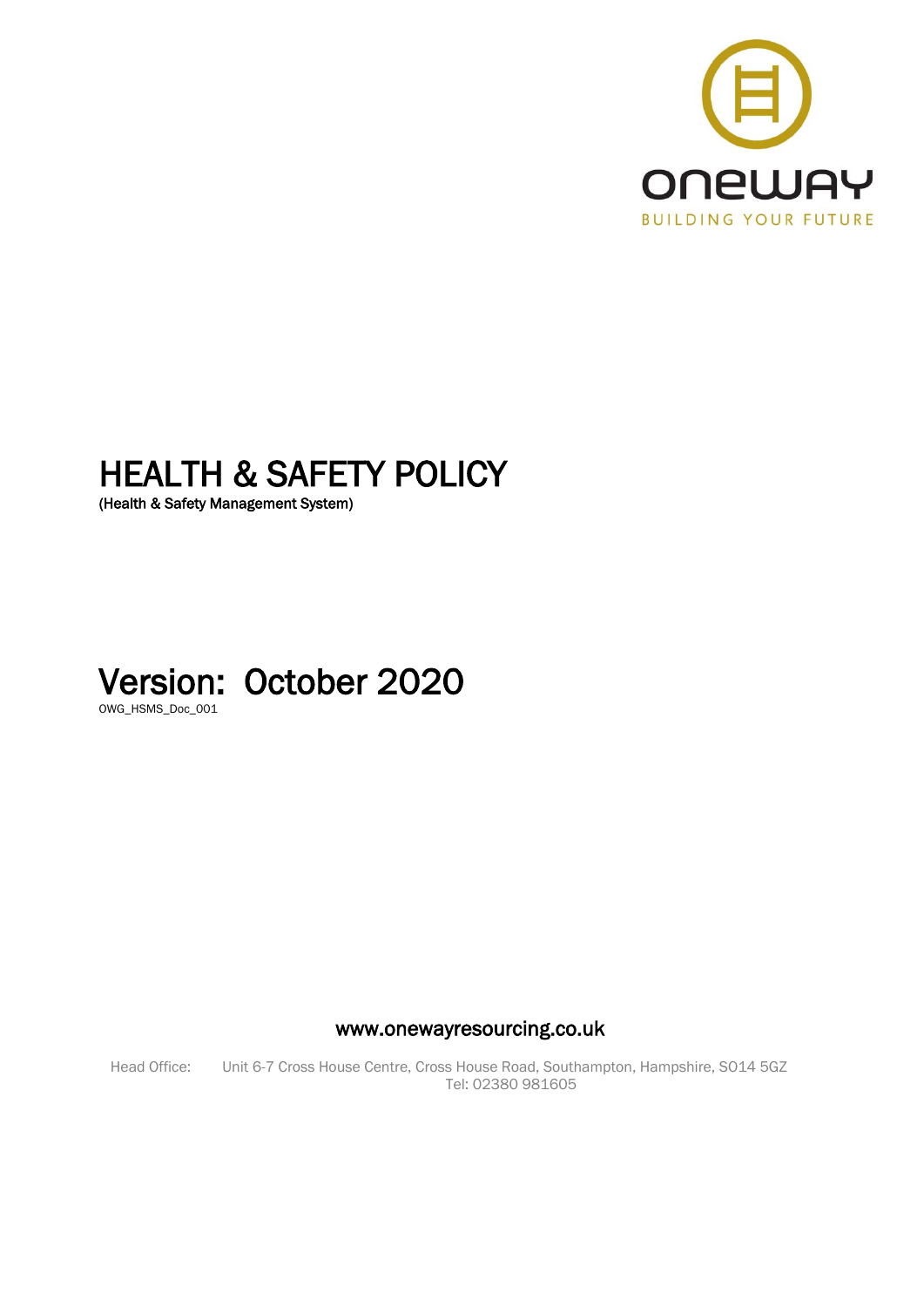

## One Way Health and Safety Policy Document

As an employer, One Way is required by the Health and Safety at Work etc Act 1974 to prepare and, as necessary revise a written statement on general policy with respect to the health and safety at work of its employees. This statement includes the organisation and arrangements, which are, for the time being, in place to implement the policy. It is also brought to the attention of all Company employees. The Company Health and Safety Policy will be reviewed at least annually, when a change in legislation deems it necessary or following an event that may dictate the need for an interim review e.g. major accident or incident. One Way and its divisions undertake to carry on their business in a manner which will provide safe and healthy working conditions for their employees, contractors and those affected by our operations.

#### Overall Aims

One Way aim to reduce the number and severity of accidents and loss incidents to as low a figure as is reasonably practicable, but we are aiming to at least halve the number of injury accidents occurring within the Company over each five-year period. Our ultimate target is a zero accident rate.

The health and safety of members of the public and other companies' employees who may be affected by our work will also be safe guarded. Our employees will be provided with the training, information and guidance they need in order to fulfill their duties safely, with minimal risk to themselves or others. In addition, the Company will ensure compliance with all the statutory requirements placed upon it by the relevant legislation relating to occupational health and safety. We will make use of any published guidance on best practice. Specifically, the One Way will:

- Ensure that all main Board Directors act to ensure that management of health and safety is taken into account during board deliberations in line with the guidance published by the HSE
- Set out clear lines of responsibility for occupational health and safety matters throughout their company;
- Ensure that sufficient resources are provided within the company to ensure compliance with the relevant guidance and legislation;
- Implement, monitor and review safe systems for hazardous work at all locations;
- Ensure that risk assessments are carried out for work activities so that the hazard levels arising from that work can be analysed, eliminated or reduced
- Arrange for regular inspections to be made of all places of work;
- Maintain all places of work in a safe and clean condition, free of health risks;
- Provide any necessary information and advice to employees and contractors, and maintain adequate induction schemes;
- Set up and maintain systems for the recording and investigation of accidents, loss incidents, and dangerous occurrences. Statistics will be reviewed and discussed at Board level. Any trends will be identified and acted upon;
- Ensure that site managers hold all relevant statutory documentation. It must be available for inspection by any member of the workforce or by members of any enforcement agency;
- Co-operate fully with the enforcement bodies and their representatives while they are carrying out their duties on any of the companies sites;
- Ensure that systems are in place so that all tiers of management can exchange information with subcontactors and others who may be affected by the Company's activities
- Ensure that the training needs of the Company's employees are met. Records of training will be kept.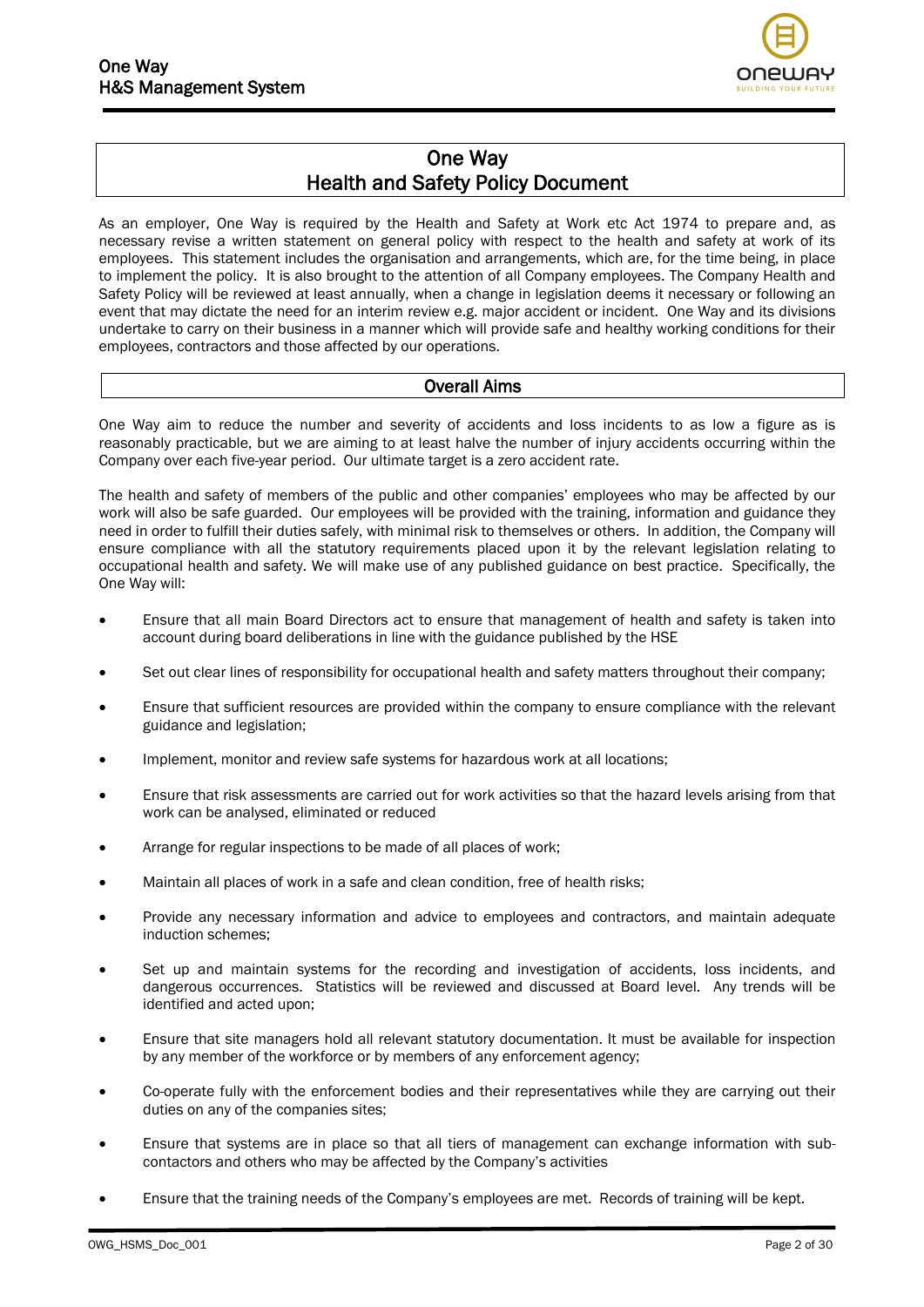

• Appoint a competent person(s) as occupational health and safety advisers to provide advice and guidance to One Way and their agents as required.

#### Summary of Duties: Managers and Supervisors

Managers and supervisors within One Way are required by the company to perform their duties in a professional manner. This requirement extends to their approach to the occupational health and safety of all company employees and others who might be affected. As the company's agents, they have a responsibility to the people working in the area under their control. They will have the necessary training, knowledge and experience to allow them to carry out their duties in a competent fashion.

While carrying out their daily duties, they should be aware of the risks and hazards associated with the activities under their control. They are required to behave responsibly, setting a good example to the people under their control, and should not accept poor work practices.

They should maintain an acceptable level of site monitoring and act immediately to deal with any situation that could pose a threat to the safety or health of workers or others including emergency situations.

They will provide regular reports and feedback to the relevant Divisional Directors regarding the Health & Safety performance of the business, its suppliers and subcontractors.

#### Summary of Duties: Employees & Candidates

Employees must recognise that they will have a legal duty for their own safety and for the safety of other people with whom they work. Within One Way employees at all levels are encouraged to question the safe systems and procedures that apply to their workplaces. They should report potential hazards to their line manager without delay.

Workers should consider the safety aspects of a job at all times and must not use inferior or makeshift equipment. They should not take short cuts to get the job done quickly if it entails unacceptable risk. If any instruction or rule appears impractical or irrelevant it should immediately be brought to the attention of the line manager. They should not be penalised by line managers for raising points of issue.

Employees should not accept inferior work practices or working conditions. Safety rules and procedures are drawn up for the benefit of employees and should be followed at all times. Failure to follow safety rules and requirements could lead to disciplinary action being taken against employees, supervisors or managers. Plant, machinery and the working environment can present hazards to workers, and all employees must be aware of the risk potential of their workplaces. This will be achieved through adequate training, regular monitoring by line managers and through reinforcing visits from the Company Safety Consultant, MSA Safety Ltd.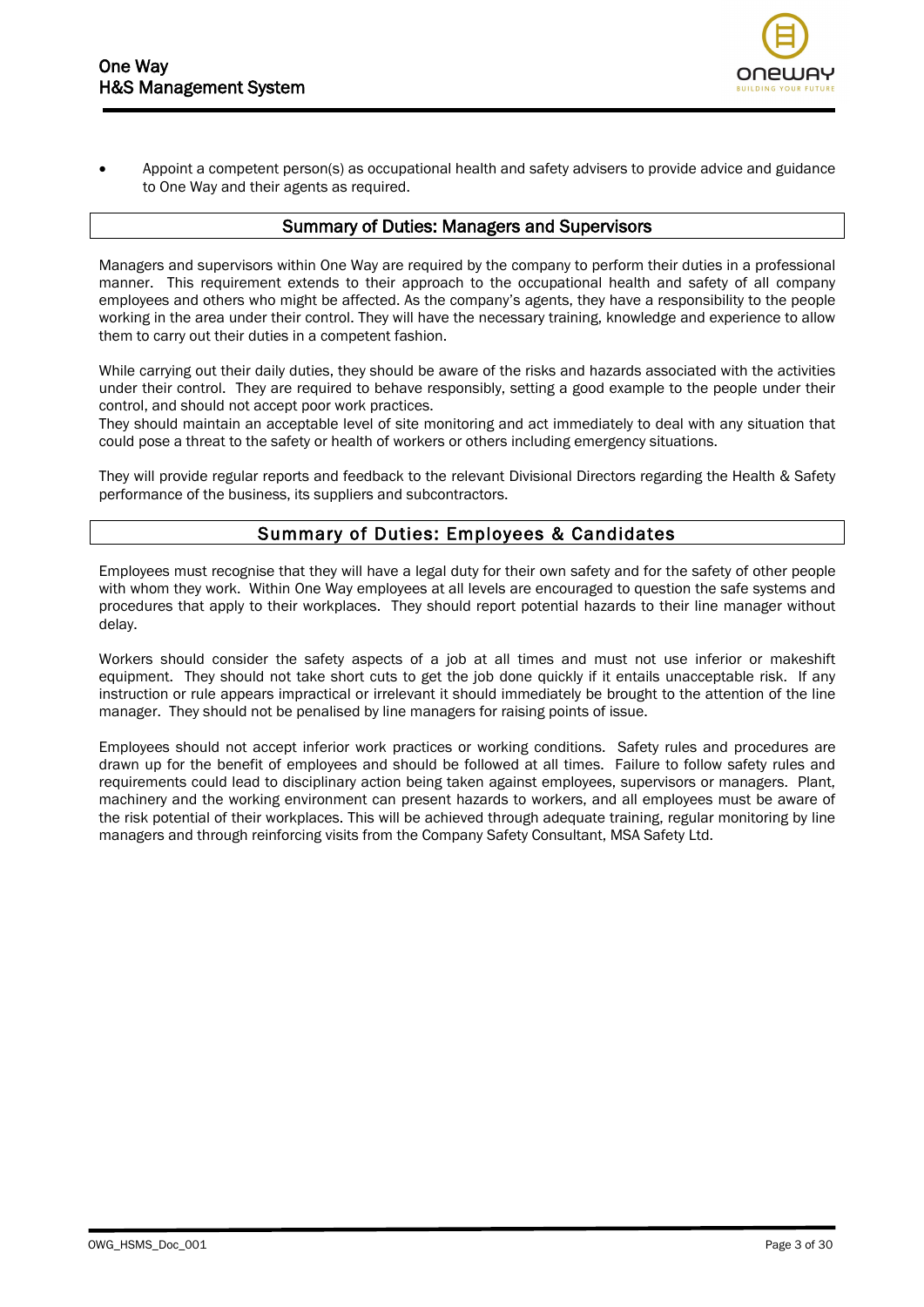

# ORGANISATION OF SAFETY RESPONSIBILITIES:

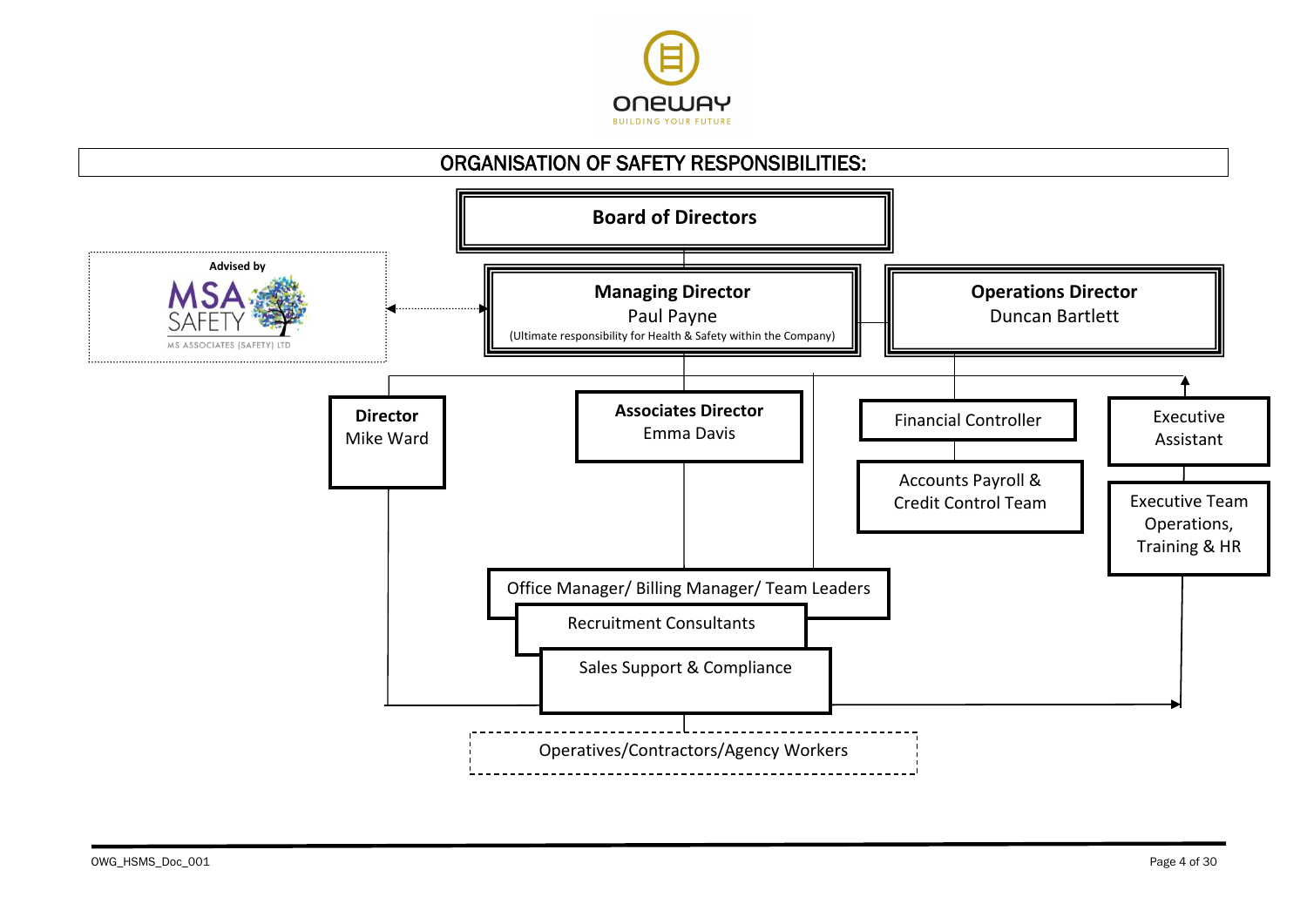

Members of the management teams reporting to each of the Divisional Directors have defined duties and responsibilities for health and safety. This in no way diminishes the overall responsibility for health and safety of the relevant Divisional Director. There should be an exchange of ideas within and across the different Divisions through the development of Company policies and procedures. External advisers and consultants, enforcement bodies and other specialists or company audit teams will have input from time to time.

The responsibilities that are common in each Division are laid out below. Each division is at liberty to develop separate policies to address particular issues of concern to them, but these will run alongside the overall Company policy statements. The greatest burden of duties is put onto line managers i.e. site managers and supervisors, as they are most closely involved with the day-to-day running of their operations. Divisional directors must ensure that adequate resources are available to the line managers so that they can comply with the law, abide by the requirements of this policy, and work towards achieving best practice. An outline of the general duties of line managers is given below. These are intended as a guide only, but as a minimum they will:

- 1. Ensure compliance with all aspects of the Company Health and Safety Policy, and with relevant legislation;
- 2. Carry out regular inspections of working areas and equipment to establish if any faults exist. Faults will be rectified or reported for action;
- 3. Liaise with the Company Safety Consultant, MSA Safety Ltd;
- 4. Ensure that all the necessary protective equipment required for a particular task is worn by those involved;
- 5. Ensure that site inspections are carried out on a regular basis and where appropriate with the Company Safety Consultant, MSA Safety Ltd;
- 6. Determine the need for job specific safety based training for employees. Any recommendations should be discussed with the Company Safety Consultant, MSA Safety Ltd so that the training can be arranged;
- 7. Recognise, identify and remedy hazards (in conjunction with safety manager as appropriate);
- 8. Control Contractors undertaking work at a site for the company. (Sub-contractors are to be treated as employees for the purposes of health and safety.)
- 9. Carry out adequate induction training for sub Contractors and employees new to a task. (This applies particularly to young people and includes those engaged in temporary work.);
- 10. Keep all statutory documents accurate and up to date. (They must be available at all times for examination by authorised persons.);
- 11. Following Company accident reporting procedures.

The risk assessment approach taken in legislation and guidance will be used as the main tool for reducing or eliminating the risks to safety and health arising from operations controlled by One Way. General rules are set out for hazardous activities but the exceptions to the norm have to be dealt with through a measured assessment of the dangers associated with the job. Advice and guidance is available as required from the Company Safety Consultant, MSA Safety Ltd, but the responsibility for carrying out the assessments will remain with the line managers. Training will be provided if required.

All Employees' attention is brought to the wording Section 7(1) of the Health and Safety at Work etc. Act 1974 which states: "It shall be the duty of every employee while at work to take reasonable care for the health and safety of himself and other persons who may be affected by his acts or omissions at work". In other words, they should not allow a situation to develop where they know risks may be present and where other people or themselves could be injured.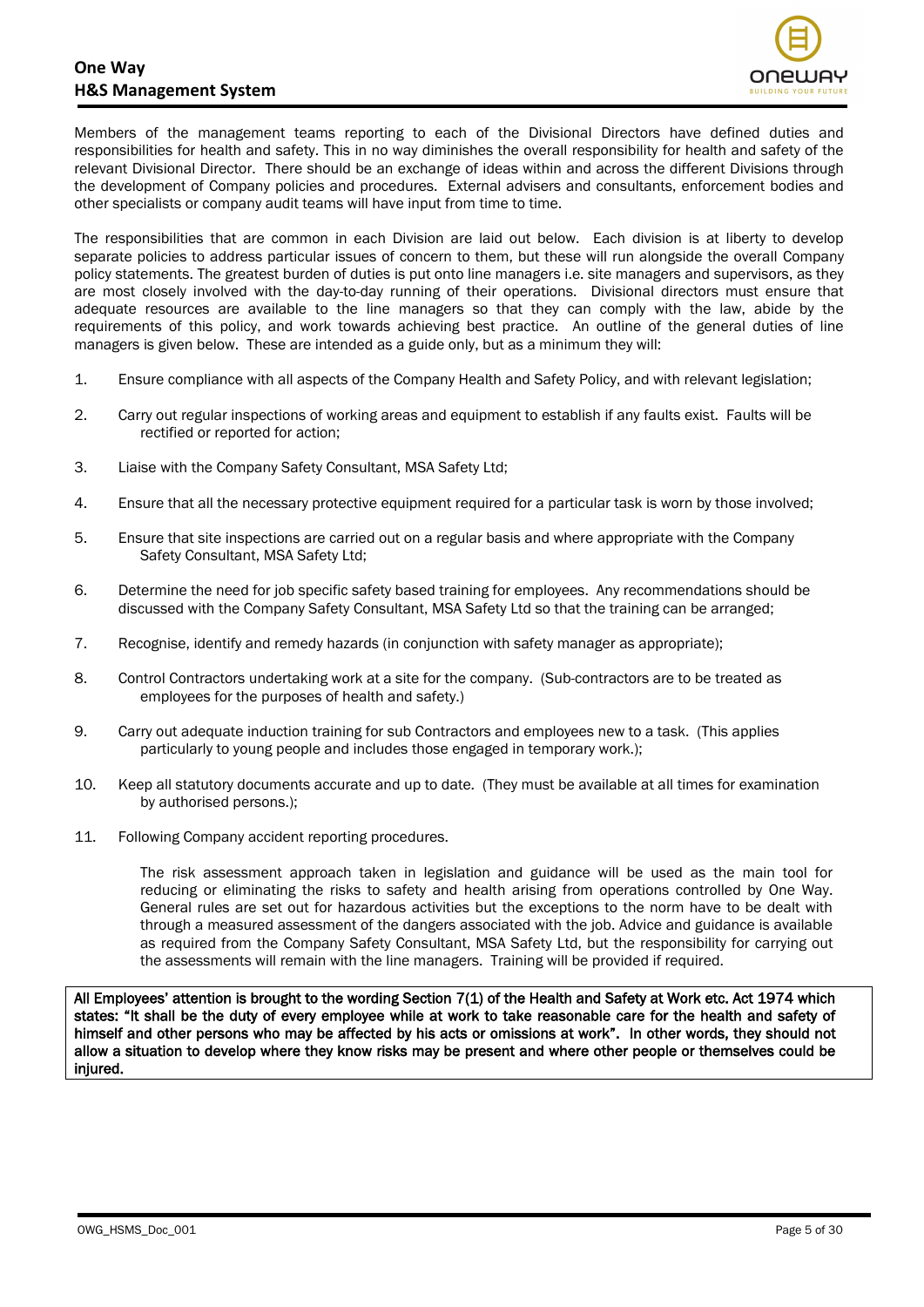

#### General Issues

A manual of guidance for all employees on occupational health and safety matters will be drawn up and revised from time to time. All elements of the company will be provided with a copy of the guidance manual.

One Way will promote a positive health and safety culture by demanding competence at all levels. This will commence at the recruitment stage when all new staff, including those taken on temporarily, are to be adequately instructed and trained. We will also expect our supply chain and contractors to buy into our approach to Health & Safety and adopt the positive safety culture we promote among our employees. This will be achieved through robust procurement arrangements and strong management at contracts and site level.

The company must ensure that all employees have the skills needed to work to acceptable standards. People undertaking particularly dangerous work will be assessed so managers can be comfortable that these individuals have the necessary training, knowledge and experience to carry out their duties safely. Advice and guidance will be provided as necessary. Suggestions for methods of improving management of health and safety will be welcomed.

Safety Meetings will be held on site with the Company Safety Consultant, MSA Safety Ltd, to monitor progress and discuss any foreseeable problems that might arise.

Regular communications meetings will be held at head office which will be chaired by the Directors of the company and attended by all company employees so that health & safety matters can be discussed and information exchanged.

This forum will also be used to update employees on new legislation likely to impact on their ability to carry out work in a safe manner

Managers and supervisors will exercise close and effective supervision over contractors at all Company sites, whether they are carrying out major works or minor tasks. The complexity of the work will set the level of detail to be covered at any pre-start meetings that are held. Site managers must ensure that contract personnel report to the responsible person in charge before work starts and that their presence on a site is recognised and recorded.

Contractors must work to at least the standards laid down by One Way. Any information relevant to the task in hand must be provided on demand if required by management. Any contracting company where five or more people are employed must provide a copy of their health and safety policy. In all cases, electrical testing and lifting equipment registers for plant to be used on a Company site must be produced along with pertinent information required under the relevant regulations. Where necessary, risk assessments and method statements must be provided to site management by the contractors prior to work commencing.

In all instances where a significant level of risk to employees or members of the pubic is identified, a method statement must be drawn up to cover the measures to be put into place so that risks are reduced. Visitors will only be allowed on site if they have a legitimate right to be there and must be accompanied at all times. They must be made aware of the site rules.

This policy will be reviewed every year or more often if circumstances dictate. It should be taken as an indication of the importance that One Way attaches to occupational health and safety management within One Way.

Signed:

Date: Oct 2020

Paul Payne, Managing Director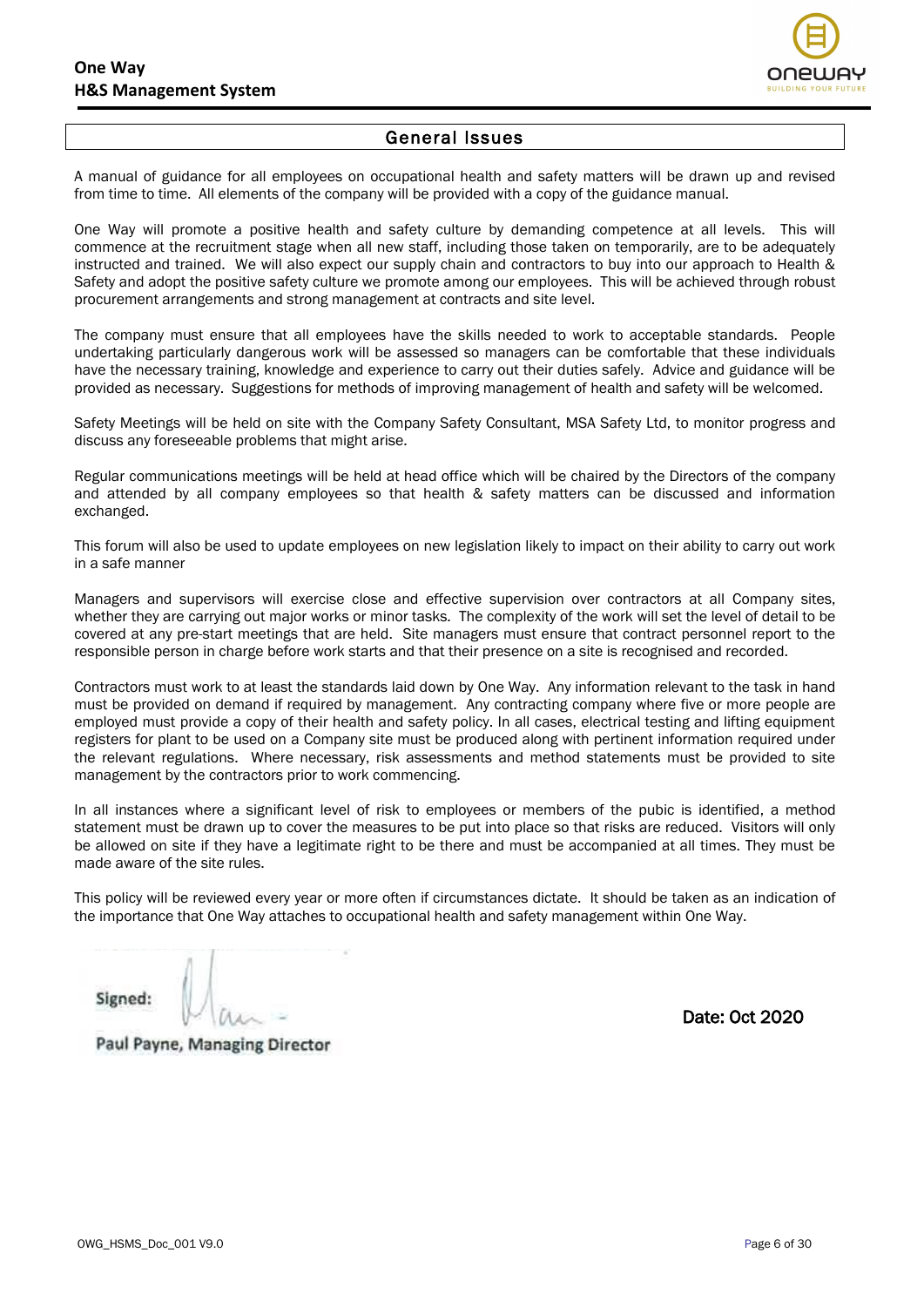

# Policy Development History

| <b>Revision</b><br>Ref. | Date of Last<br><b>Revision</b>   | <b>Revised By</b>                                                                    | <b>Next Scheduled</b><br><b>Formal Review</b> |
|-------------------------|-----------------------------------|--------------------------------------------------------------------------------------|-----------------------------------------------|
| August 2008             | August 2008                       | Original Edition                                                                     | August 2009                                   |
| New Format              | Draft for comment<br>October 2010 | MST (MAS): Re-format and consolidation due to<br>changes in company.                 | Dec 2010                                      |
|                         | October 2010                      | Updated to address issues raised as part of 2012 CHAS<br>submittal and Consolidate   | <b>March 2011</b>                             |
| $HSMS - V1$             | <b>March 2012</b>                 | Development of Health & Safety Management System                                     | <b>March 2013</b>                             |
|                         | October 2013                      | Internal Review & Update                                                             | October 2014                                  |
| V3.0                    | December 2014                     | MST Review & Update                                                                  | October 2015                                  |
| V4.0                    | June 2015                         | MST Update, CDM 2015, CLP changes to CHIP                                            | June 2016                                     |
| V <sub>5.0</sub>        | <b>July 2016</b>                  | Update to adjust regional office references, roles and<br>technical review           | <b>July 2017</b>                              |
| V6.0                    | June 2017                         | Org chart update and link check, minor amendments.                                   | June 2018                                     |
| V7.0                    | June 2018                         | Link check, Update COSHH ref to EH40 amendment,<br>minor alts for new adviser (MSA). | June 2019                                     |
| V8.0                    | June 2019                         | Change addres, link check, update chart.                                             | June 2020                                     |
| V9.0                    | Oct 2020                          | Chart changes, Addition of infection control policy                                  | Sept 2021                                     |
|                         |                                   |                                                                                      |                                               |
|                         |                                   |                                                                                      |                                               |
|                         |                                   |                                                                                      |                                               |
|                         |                                   |                                                                                      |                                               |
|                         |                                   |                                                                                      |                                               |
|                         |                                   |                                                                                      |                                               |

NB: See also Document Control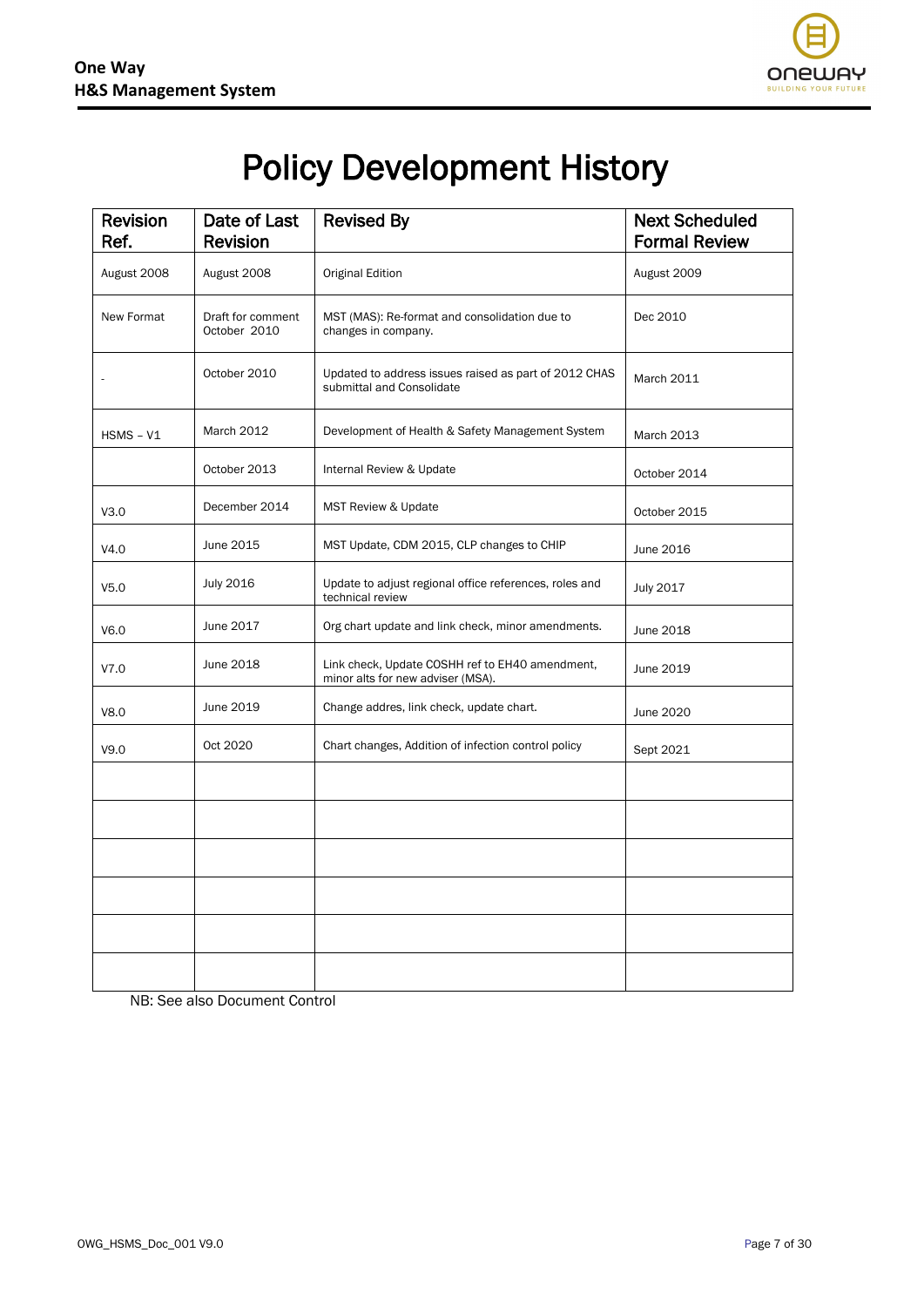

# Organisation & Responsibilities

Our organisational chart can be found on Page 4 of the Health and Safety responsibilities for the following personnel including but are not restricted to the items contained in this section of the policy.

- 1. Operations /Managing Directors
- 2. Recruitment Consultants
- 3. Company Accountant/Payroll
- 4. Operatives
- 5. Office Staff *(general)*
- 6. Fire Wardens
- 7. Health and Safety Co-ordinator
- 8. Health & Safety Consultant
- NB. You are reminded that failure to comply with any other provisions of this policy will be viewed as serious misconduct.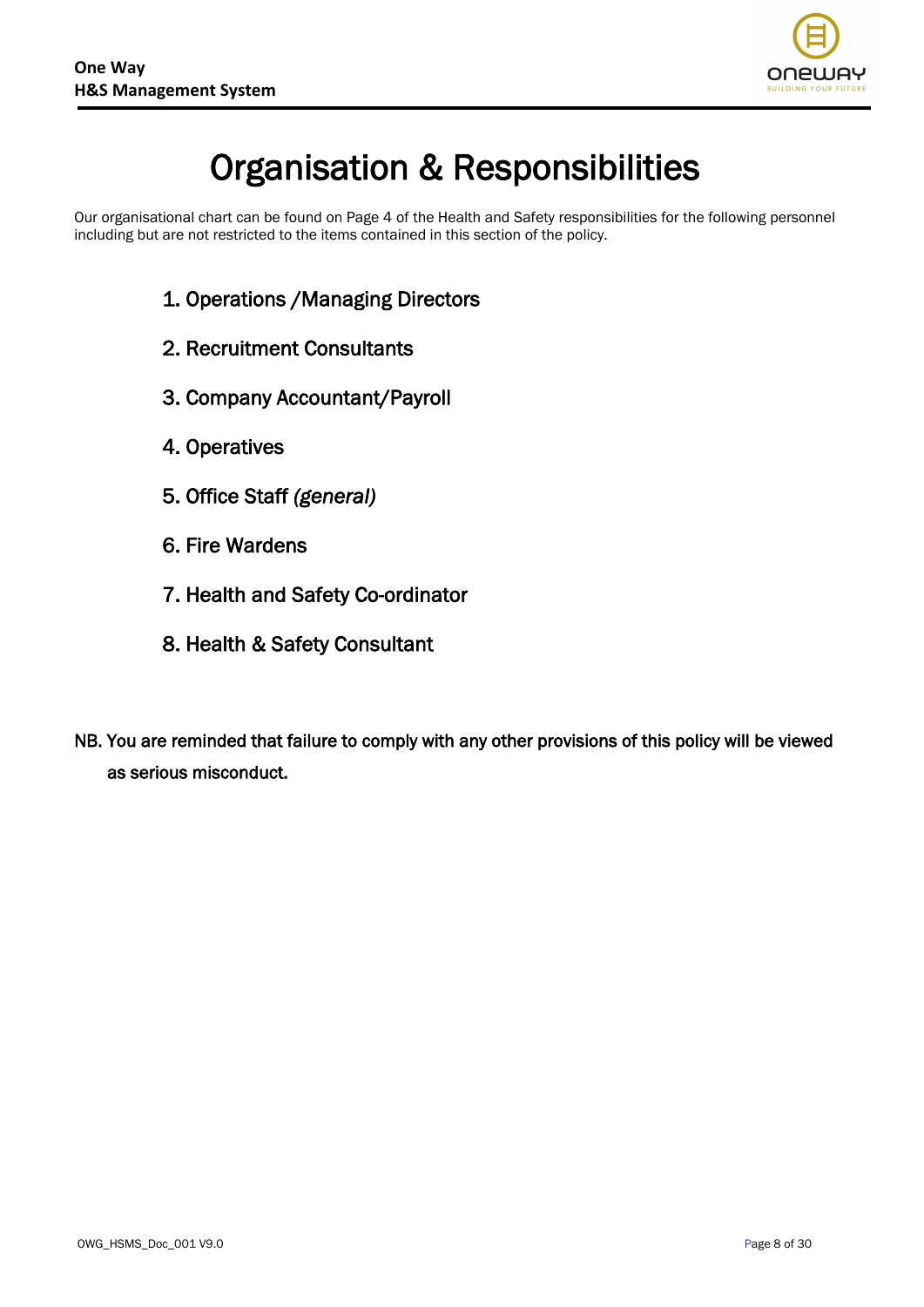

#### 1. Operations/Managing Director

- Having a full knowledge of the company's duties under the Health and Safety at Work Act 1974 and ensuring that this policy is consistent with the company's undertakings. His responsibilities extent to all operations and staff and includes the proper delegation of responsibilities to subordinate staff.
- Ensuring that there are sufficient resources to meet the company's health and safety obligations.
- Setting an example by wearing suitable protective clothing, equipment and observing safety precautions and practices.
- To ensure that only properly trained staff are provided to construction organisations.
- To ensure that suitable training is provided to all staff and operatives which is commensurate with their duties including CSCS cards for all staff visiting construction sites.
- To ensure a suitable pool of candidates are available to fill vacancies and / or bookings
- To recruit quality candidates through planned candidate strategy, including, advertising, promotional activities, exploiting all existing resources within the office in order to fill vacancies / bookings
- To assess the suitability of candidates for registration including Health &safety credentials, status and competences.
- To register, interview, test and reference candidates
- To obtain accurate job descriptions, and flexible person specifications
- To maintain regular candidate contact during posting to monitor performance and H&S.
- To brief candidates prior to interview and gain post interview feedback
- To ensure the client clearly understand and will implement the requirements in relation to risk assessment and Health &Safety management.
- To fully investigate candidates' suitability against client requirements
- To fully inform candidates about prospective positions
- To follow up on interviews arranged and manage the post interview process
- To ensure all candidates and clients are aware of payroll process.
- To complete all relevant office administration in line with company procedures
- To ensure that all company procedures are adhered to on time
- To maintain and update all required registers and reports including adapt
- To keep the manager / Sales Director informed about any developments, trends or problems relating to clients, prospects or team members
- To project a professional image in all aspects of personal presentation
- To assist with ad hoc projects, campaigns and assignments as required
- To develop and demonstrate a good knowledge of other desks
- To provide support to other parts of the company as directed
- To adhere to company policies, systems or procedures and codes of practice to which the company subscribes including all H&S requirements.
- To make recommendations to your office manager concerning potential improvements to company Health & Safety procedures and standards

#### 2. Recruitment Consultants

- Having a full knowledge of the company's duties under the Health and Safety at Work Act 1974 and ensuring that this policy is consistent with the company's undertakings. His responsibilities extent to all operations and staff and includes the proper delegation of responsibilities to subordinate staff.
- Setting an example by wearing suitable protective clothing, equipment and observing safety precautions and practices.
- When engaged in site activities ensuring that they comply with the company's health and safety policy and at the same time complying with the contractors site rules etc.
- Ensuring that only appropriately qualified staff and operatives are provided to contractors and ensuring that such staff and operatives are aware of their responsibilities.
- To ensure a suitable pool of candidates are available to fill vacancies and / or bookings
- To recruit quality candidates through planned candidate strategy, including, advertising, promotional activities, exploiting all existing resources within the office in order to fill vacancies / bookings
- To assess the suitability of candidates for registration
- To register, interview, test and reference candidates
- To obtain accurate job descriptions, and flexible person specifications
- To maintain regular candidate contact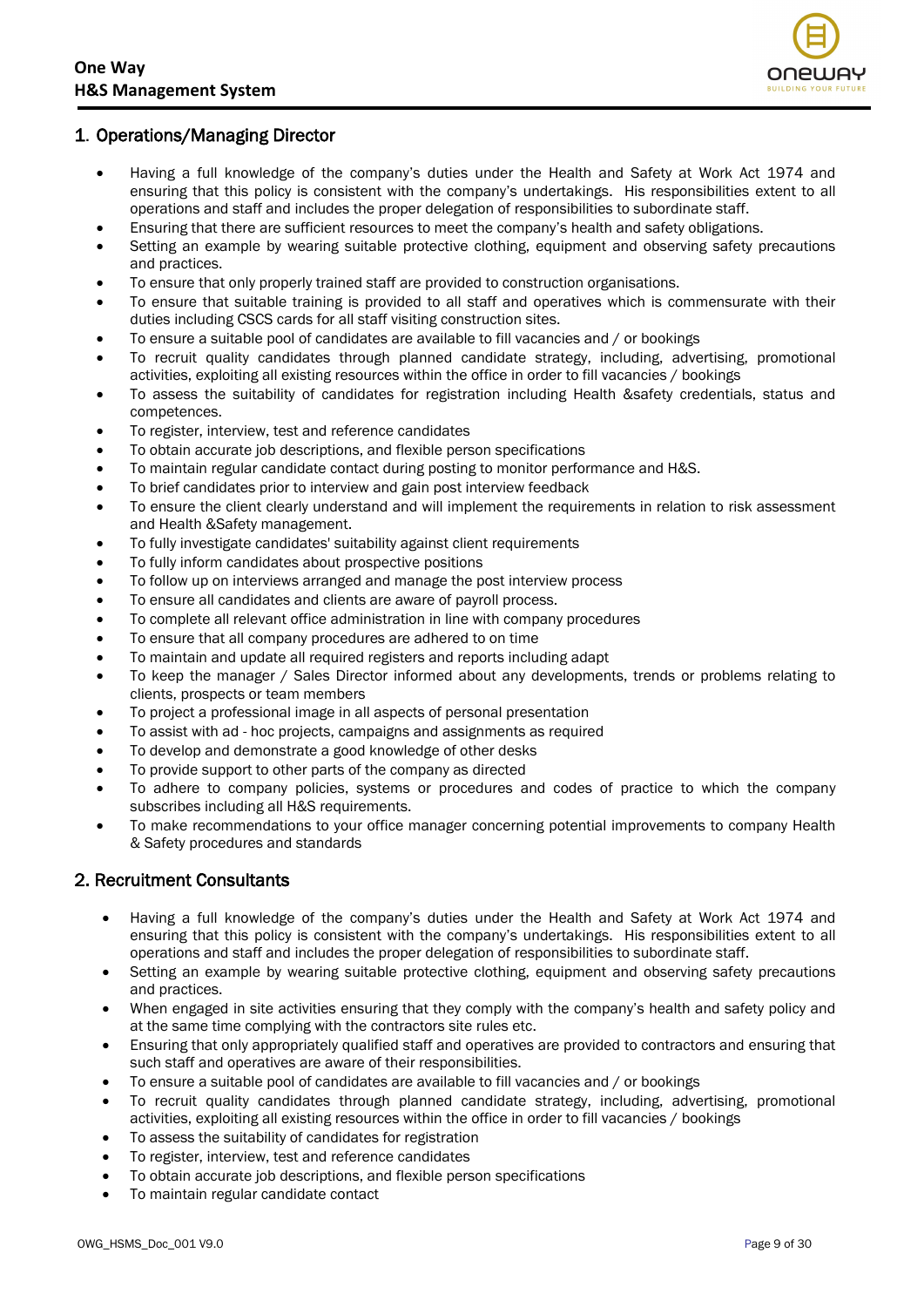

- To brief candidates prior to interview and gain post interview feedback
- To respond to clients requests within the minimum time possible
- To ensure the client clearly understand and will implement the requirements in relation to risk assessment and Health &Safety management.
- To fully investigate candidates' suitability against client requirements
- To fully inform candidates about prospective positions
- To follow up on interviews arranged and manage the post interview process
- To ensure all candidates and clients are aware of payroll process.
- To complete all relevant office administration in line with company procedures
- To ensure that all company procedures are adhered to on time
- To maintain and update all required registers and reports including adapt
- To keep the manager / Sales Director informed about any developments, trends or problems relating to clients, prospects or team members
- To project a professional image in all aspects of personal presentation
- To assist with ad hoc projects, campaigns and assignments as required
- To develop and demonstrate a good knowledge and understanding of other desks
- To provide support to other parts of the company as directed
- To adhere to company policies, systems or procedures and codes of practice to which the company subscribes
- To make recommendations to your office manager concerning potential improvements to company procedures and standards
- To perform any other duties as required from time to time by management

#### 3. Company Accountants/Payroll

- Having a full knowledge of the company's duties under the Health and Safety at Work Act 1974 and ensuring that this policy is consistent with the company's undertakings.
- Setting an example by wearing suitable protective clothing, equipment and observing safety precautions and practices if visiting a site
- The Payroll & Accounts controller will be responsible for the smooth running of all payroll duties within the business and dealing with any queries that arise and ensure that all employees and workers are paid on time. Ensure the company accounts are up to date and able to be reported to the company directors at any given point.
- Processing of Timesheets
- Dealing with timesheet queries
- Running weekly & Lunar Payroll
- Reconciling Expenses ready for verification
- Verifying and making payment
- Creating & Importing sales invoice into Accounts software
- Checking and reconciling supplier invoices
- Ensuring customer invoices are sent in a timely fashion
- Inputting Supplier Invoices
- Paying and verifying payment
- Updating Holiday / Absence on Accounts software
- Payroll Year End
- Book Keeping
- Ordering and monitoring of Stationary
- Ordering and monitoring of CSCS deductions
- Reconciliation of Petty Cash
- Reconciliation of VAT return

#### 4. Operatives/Candidates

- Having a full knowledge of his/her duties under the Health and Safety at Work Act 1974 and ensuring that they are conversant with this policy in-so-far as it affects them.
- Co-operating with the client management, including contractors, on health and safety matters and setting an example to trainees etc by wearing suitable protective clothing, operating equipment properly and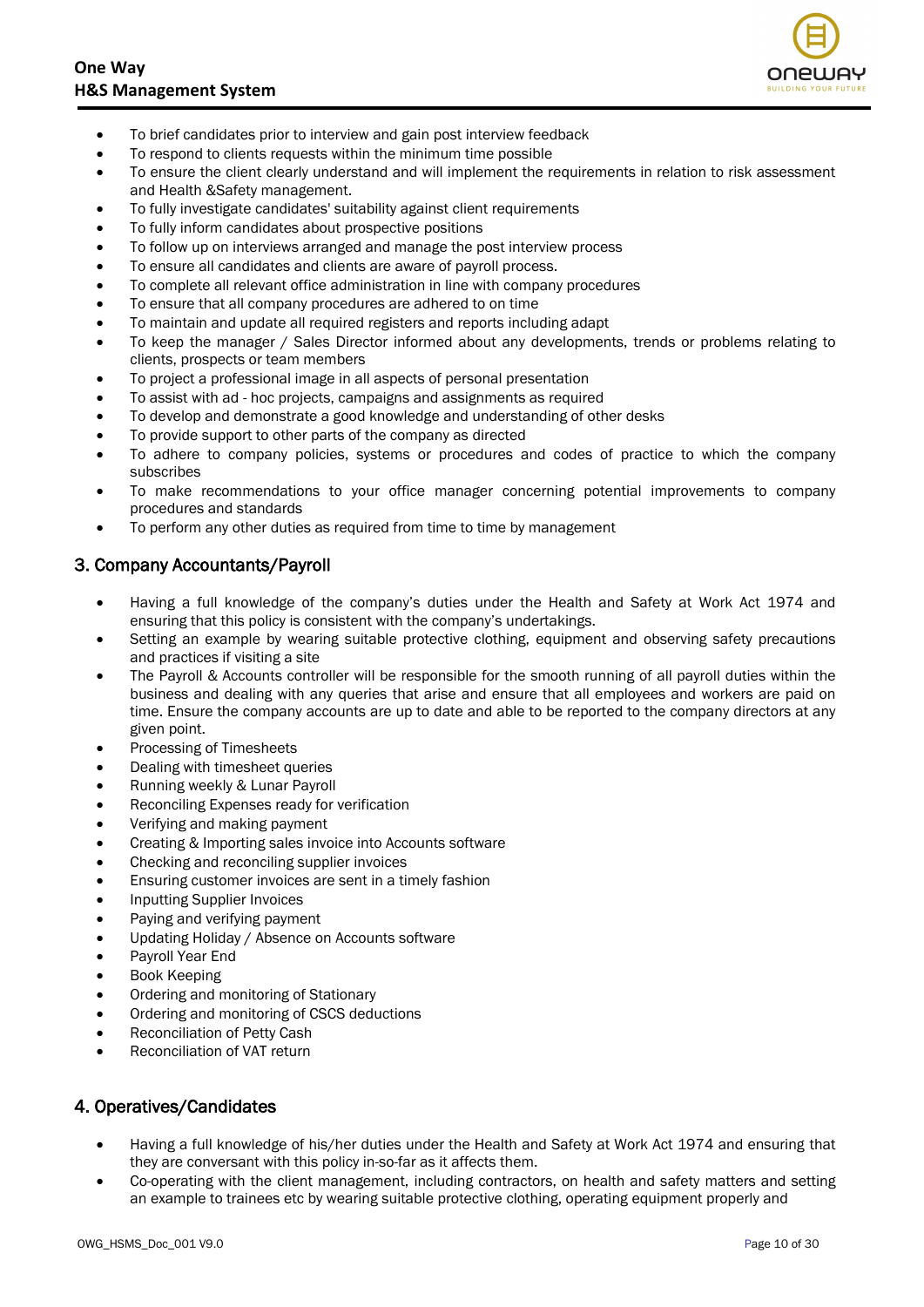

observing safety precautions and practices. Operatives will only carry out any task for which they have been properly trained.

- Trainees will not operate any plant or equipment for which they have not been authorised unless they are being supervised by an experienced member of staff for training purposes.
- Following laid down procedures, method statements and risk assessments etc. No unauthorised changes may be made to these documents. Refraining from horseplay or indulging in any behaviour that is inconsistent with working safely. Reporting accidents or dangerous occurrences to the client/ One-Way Representative.
- Informing the site supervisor of any matters that may have health and safety implications.
- Will ensure that he/she uses only the correct tools and equipment for the work in hand and improvisation will be avoided at all times.
- Will maintain any personal protective equipment (PPE) in good order. Advise the Management when such equipment is no longer satisfactory.
- Ensure that any mechanical lifting operation will be carried out in accordance with the agreed lifting plan.
- The use of slings and/or other lifting equipment or plant will be used only for the purpose intended and will not be used as towropes etc.
- Ensure that he/she is aware at all times of the effects of his/her actions on other parties.
- Knowledge of fire/emergency evacuation procedures posted on all notice boards.
- Awareness of first aid arrangements and the identities of First Aiders in working area.
- Report to the Client site manager any condition which may give rise to health & safety concerns including matters which may lead to accident incident or injury to operatives or others

#### 5. All Office Staff *(general requirements)*

- Having a full knowledge of his/her duties under the Health and Safety at Work Act 1974 and ensuring that they are conversant with this policy in-so-far as it affects them.
- Co-operating with the company management on health and safety matters and setting an example to trainees and observing safety precautions and practices.
- Knowledge of fire/emergency evacuation procedures posted on all notice boards.
- Awareness of first aid arrangements and the identities of First Aiders in working area.
- Keep the working areas in good order and clear of obstructions.
- Reporting any potential hazards to the management. Particular attention is drawn to electrical equipment. No unauthorised repairs should be made.
- Office staff should be aware of their duties in respect of manual handling ie. never lift a load which is too heavy. Any heavy or awkward shaped parcel etc. must be assessed and appropriate action taken to ensure that no one is put at risk.
- If display screen equipment is used the operator must ensure that he/she follows the manufactures safety instructions. Where appropriate the employer will arrange for an assessment to be carried out.

#### 6. Fire Wardens

In addition to their general duties as a member of the office staff the Fire Warden will be responsible for:-

- Ensuring that all staff are aware of the fire evacuation arrangements including exits, fire fighting equipment and company procedures.
- Ensuring that fire/emergency evacuation procedures posted on all notice boards.
- Liaising with the centre manager in respect of fire drills etc.
- Ensuring that all areas are kept in good order and clear of obstructions.
- Carrying daily inspections to ensure that all fire exits are accessible and operational. All such inspections must be recorded. Any problems encounter during such inspections must be rectified immediately.
- Ensuring that a visitors/staff record is maintained to ensure that in the event of a fire, an evacuation a role call can be taken.
- Ensuring that no unauthorised electrical equipment is used or any electrical repairs are carried out unless by a qualified person.

#### 7. Health and Safety Co-ordinator (Managing Director, Mr Paul Payne)

The safety co-ordinator will carry out the following duties:

• Liaise with a health and safety consultant, as required.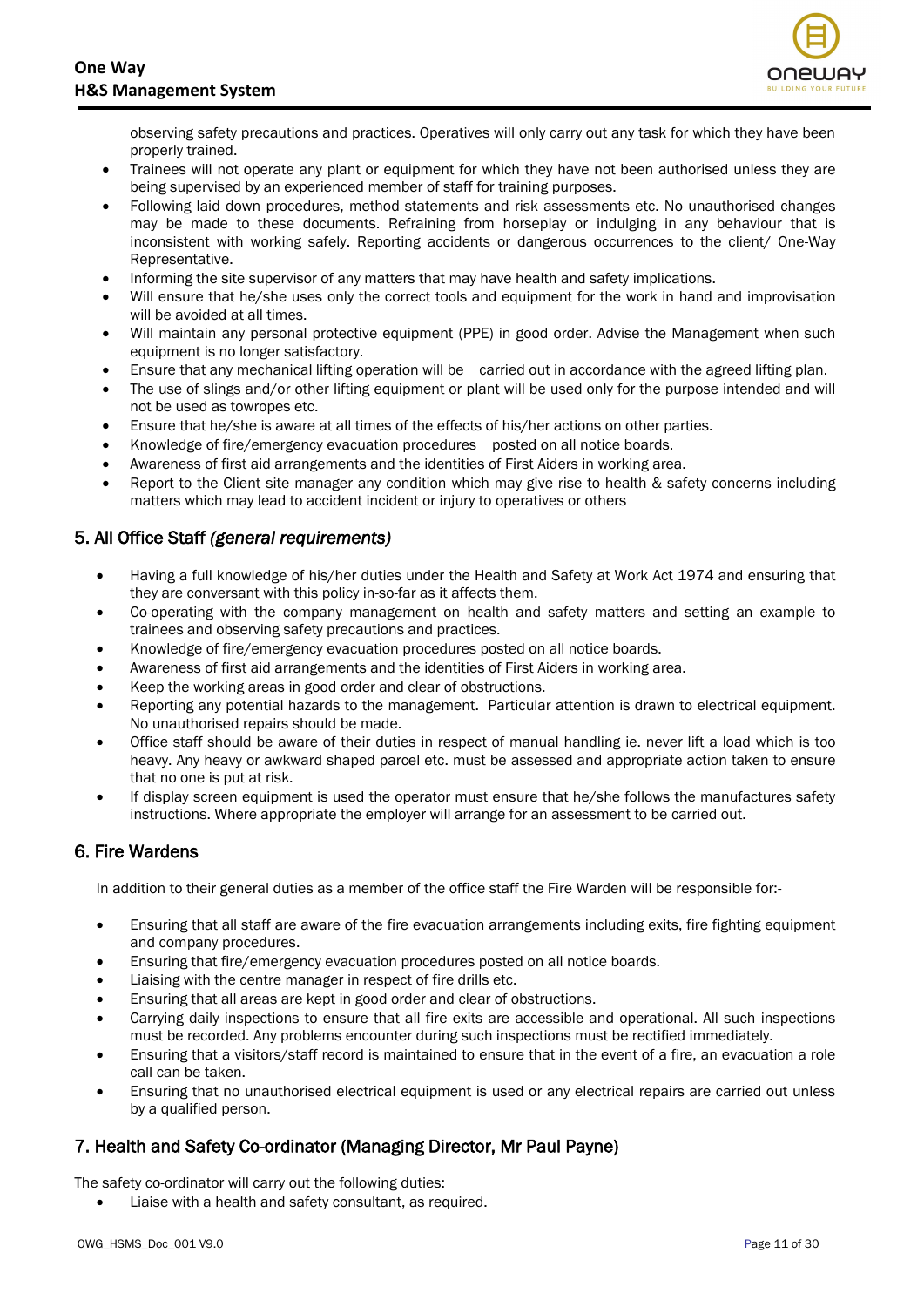

- Ensuring that the provisions of this policy are observed by actively monitoring compliance with this document.
- The provision of reasonable allowances in budgets for health and safety measures.
- Setting a personal example and acknowledging suggestions for improvement to health and safety practices where and when appropriate
- Collating accident reports for the Company and producing such information as necessary for the measurement of the company performance.
- Ensuring that significant accidents are investigated and where appropriate work methods are amended to prevent repetition of the incidents.
- When appropriate initiating disciplinary action against management and staff or client at all levels who have failed to comply with their duties under the Health and Safety Policy or statutory requirements.

#### 8. Health & Safety Consultant

- The health and safety consultancy is provided by MSA Safety Ltd who in turn call upon the professional services of specialist consultants.
- The health and safety consultant will provide, when request by the company, a range of services, which may include:
- Liaison with the HSE on behalf of the company.
- Provision of documentation such as policies, etc.
- The provision of a site inspection service.
- Audit reports of the companies' health and safety performance.
- The provision of health and safety training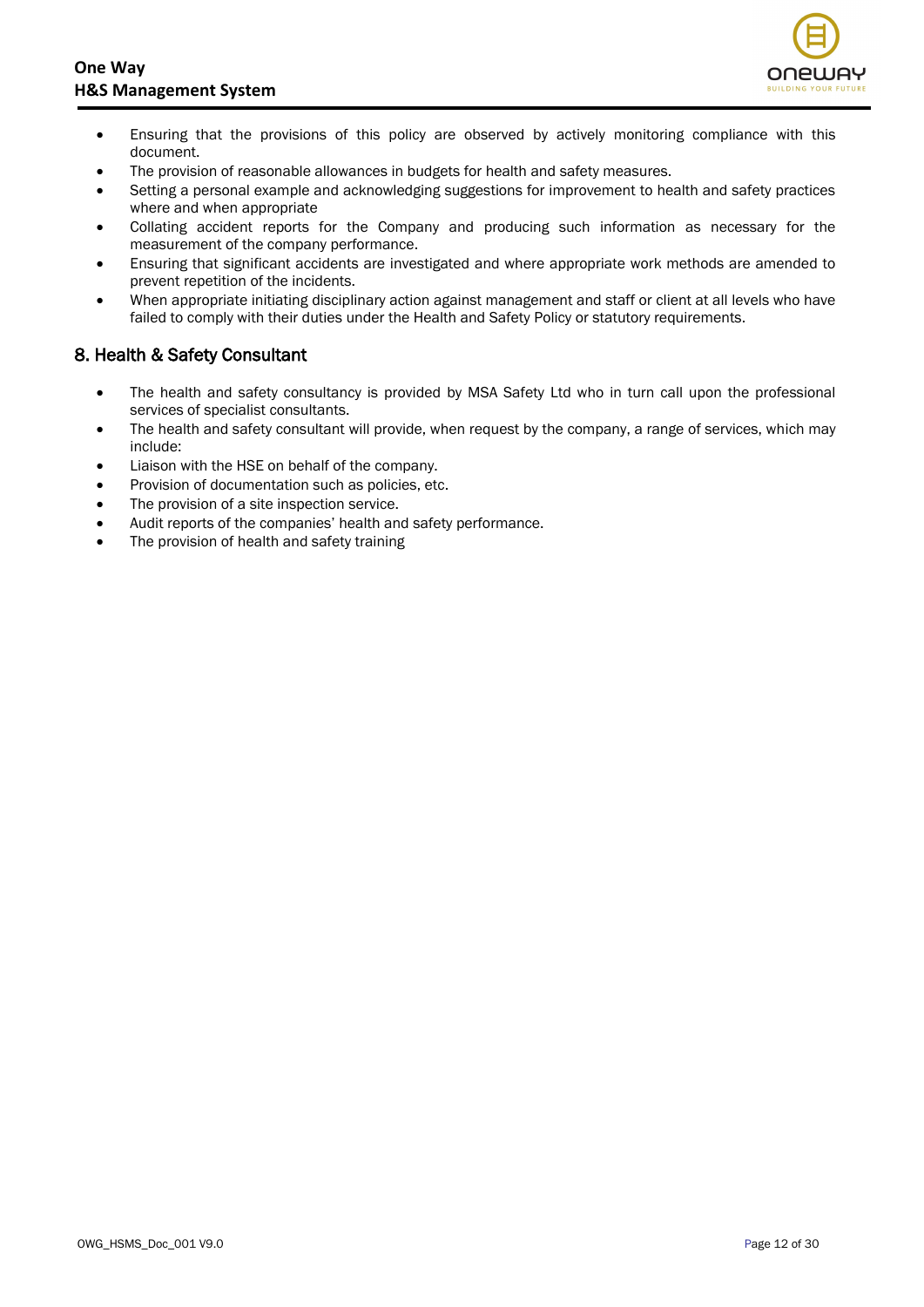

# Management Arrangements

#### <sup>12</sup> General Arrangements

Client & Candidate Vetting & Placement Health & Safety Training & Information Risk Assessment Reporting of Accidents Accident/Incident Investigation Accident Records Alcohol, Drugs & Smoking Policy Company Vehicle First Aid Sub-contractor Procurement Consultation with Employees Personal Safety & Stress Lone Workers Health Surveillance Other Policies

#### <sup>14</sup> Safety Arrangements

Working at Height Lifting Operations Control of Substances Hazardous to Health Health Hazards Infection Control Asbestos Noise & Vibration PPE Electrical Safety Permit to Work Manual Handling Handling & Storage of Materials Portable Hand & Power Tools Mobile Plant Demolition Non-English Speaking Personnel Health & Safety Audits & Safety Inspections

#### 21 Office Safety

General Safety Welfare Fire Safety Fire Equipment Fire and Emergency Drills Visual Display Equipment

# 22 Monitoring & Review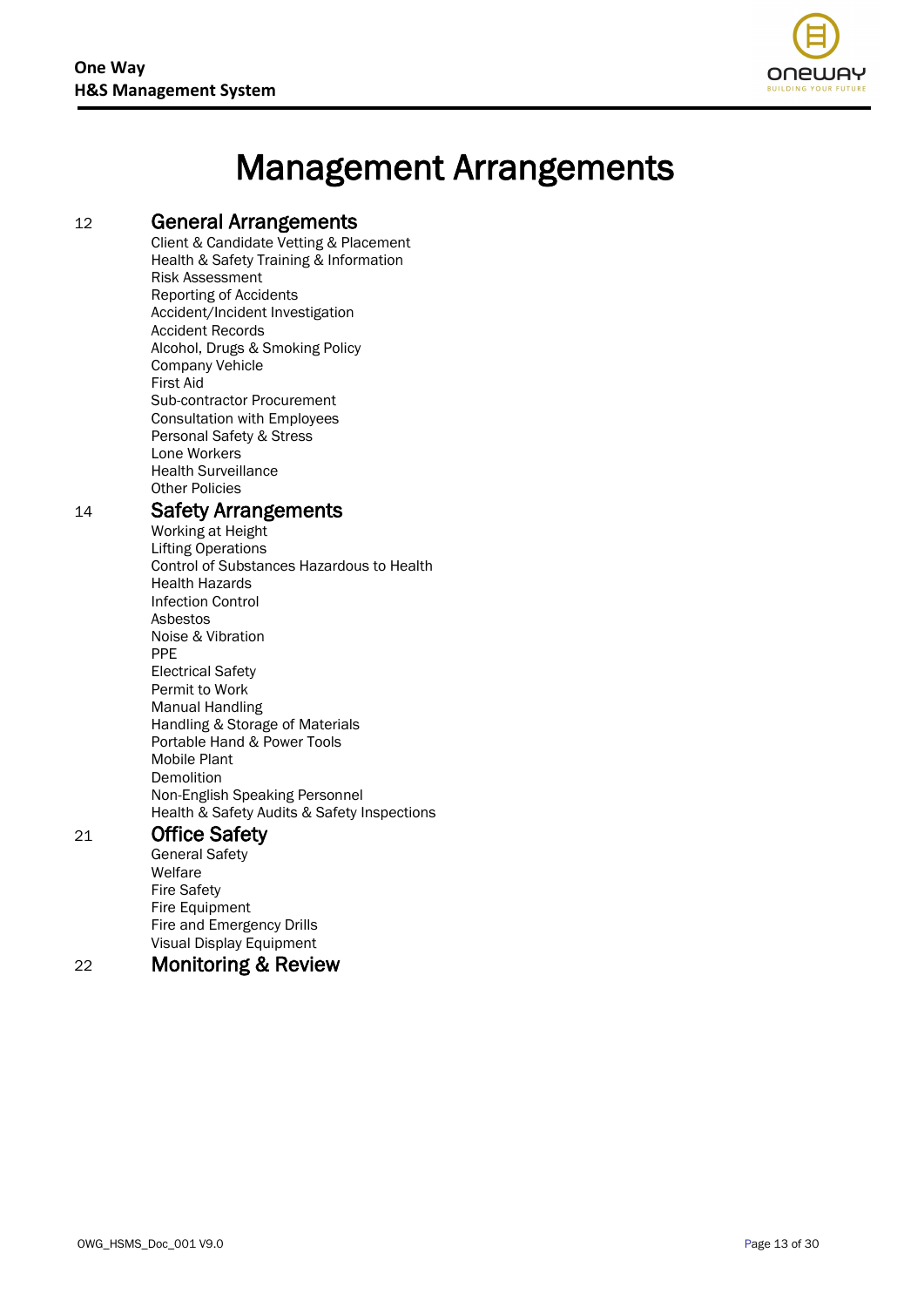

## Placement Procedure (Risk Assessment)

We have a considered and well-developed assessment process which has three primary elements. Firstly, we carry out due diligence vetting and checks on all clients with whom we place candidates, secondly, we vet all candidates on our books by virtue of a pre-engagement questionnaire and evidence based document requests, Thirdly we review all placements both during and post assignment to ensure the candidate performed to the required level and that Clients have met the duties imposed by virtue of the contractual agreement.

Whilst we recognise that agency workers may have limited knowledge of specific client policies and systems we have developed management systems to ensure we only place those individuals that have achieved the required level of competence and have sufficient knowledge, experience and training etc to deliver the assignment successfully to the levels expected by our clients. In almost equal measure we ensure that our client data base includes only reputable, preferably blue-chip companies with appropriate management systems in place to address Health & Safety, Employment Law and other legal obligations.

## Client Vetting

Our clients are obligated by virtue of the contract to undertake risk assessments and communicate them to operatives on assignment. We do not risk assess the local workplace before placement however we undertake a number of checks and balances to evaluate our clients before placing an operative/contractor on assignment. These include,

- We request a copy of their up to date insurance certificate and schedule.
- Basic Credit Check to ensure the business is solvent.
- We serve various organisations and where appropriate would carry out a basic check with companies house regarding submission of accounts etc.
- We are registered with "Builders Profile".
- We ask for evidence of previous H&S accreditation such as CHAS, Safe Contractor, UVDB etc (SSIP or PAS21 compliance).
- We check the HSE prosecutions website for previous convictions and they arise further vetting is engaged in accordance with CDM 2015 Guidance L153 (subject to previous accreditation evidence).

We have a dedicated compliance team who undertake these checks prior to placement. Where clients fail to meet our standards we reserve the right to refuse the assignment and may be removed form our listed of approved clients.

## Operative Vetting

Initially all new operatives/candidates must be registered with One Way, they complete our pre-engagement questionnaire and provide references which are checked by our compliance team. We also request copies of qualifications; training courses attended etc and verify their authenticity. This will always include as a minimum the provision of a valid CSCS/CPCS or equivalent card. They will then be required to complete our pre-assignment H&S induction and give instruction about who to report to within One Way, if there are any problems or issues with the placement.

All new registered operatives are added to our database and will be allocated assignments subject to achieving the criteria specified by the client.

## Placement & Monitoring Procedure

In practice the following procedure applies to all client enquiries or sales visits.

- An approved client calls in a job requiring a certain individual for certain period of time. If they are not approved they go through our vetting process described in Section 3 before any placement or assignment is agreed.
- One of our consultants registers the job request and takes a full job description, duties required by the client and qualifications/competences necessary, all documents are recorded on our internal database.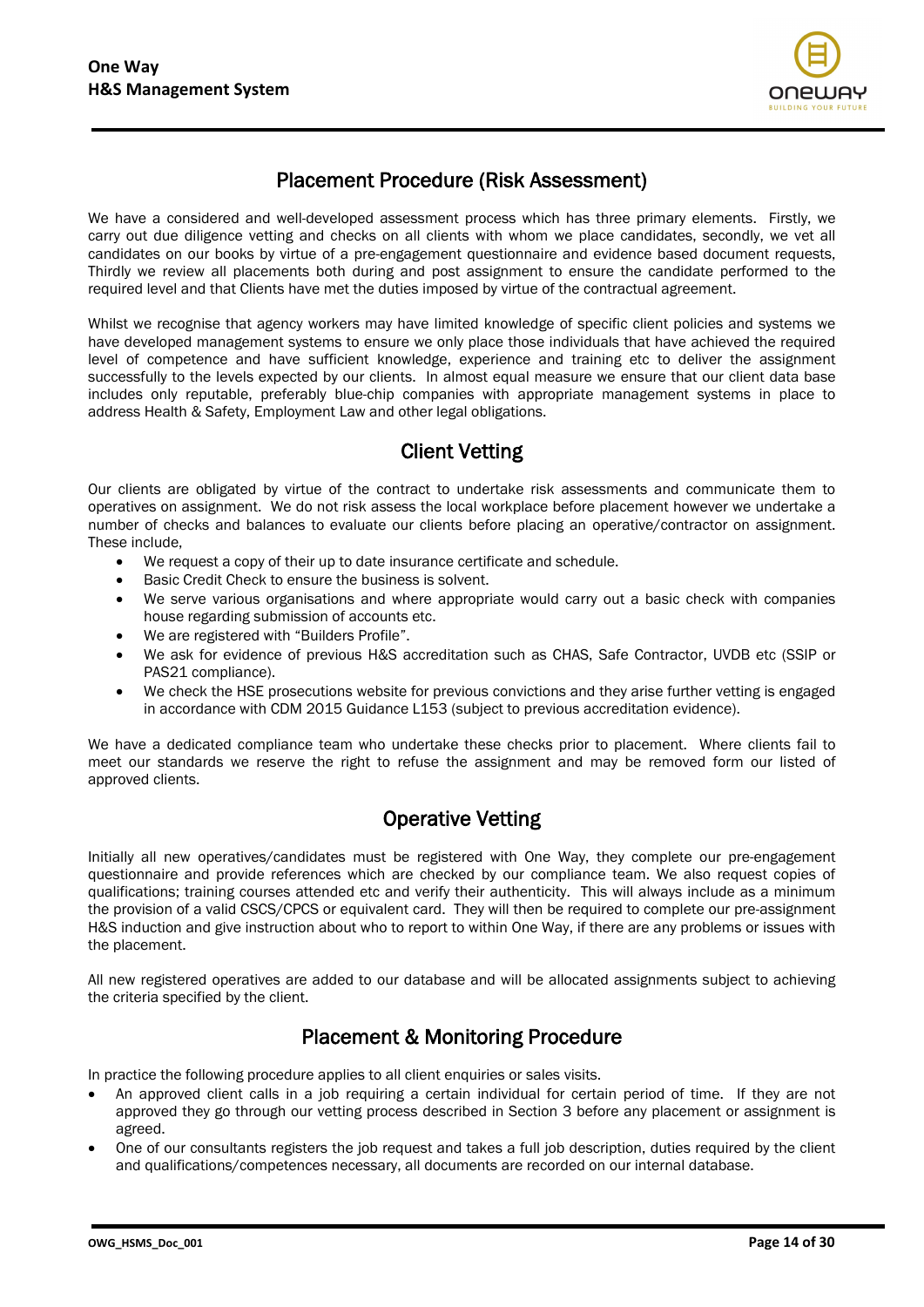

- A registered operative is given the full job specification and details and either accepts or declines the assignment.
- Assuming they accept they are sent to site, fully equipped with the necessary PPE as designated by the client.
- The Client is required to provide a local Induction on site via site agent and provide all relevant risk assessments and safe systems of work (method statements) to the candidate.
- By way of monitoring both the Client and Operative are called weekly to make sure there are no issues and all is ok. This monitoring is recorded on One Way data base by our monitoring team in the form of written notes and call logs.
- When an operative finishes an assignment, the contract comes to an end we contact the client to request finishing references and review the assignment service provision. These references are also recorded on One Way data base against both the client and the individuals assigned.

#### Risk Assessment General

For all office activities under the control of the company, risk assessments will be produced. The results of any such assessments will be conveyed to the employees who are required to follow the instructions contained within that assessment.

Where an operative is working for a client it will be the responsibility of the client to produce the appropriate risk assessment and the operative's responsibility to comply.

## Training & Communication

A requirement of modern health and safety legislation is to ensure that there is a properly trained workforce and instructions are communicated on a regular basis to all staff and employees. Where these instructions have an implication for contractors and clients they must also be included.

Typical methods of instruction and communications are as follows:

- a) Notices & Posters.
- b) Office Induction Talk.
- c) Adhoc Health & Safety Meetings

It is the policy of the company to employ a trained workforce and we are committed to the CSCS scheme. All operatives and staff will be CSCS card holders. We will ensure that only trained operatives are allocated to client jobs.

Workforce Involvement is important to the company and we employ a range or approaches to ensure that our staff and the operatives we place with clients are suitably engaged and consulted.

For internal staff we have undertaken regular one to one appraisals which are lead by the individual rather than any specific company agenda and involve a line manager. The appraisals are undertaken 6 monthly with an interim review for newer staff. We also carry out weekly team meetings which involve the team reviewing the weeks work and discussing future obligations targets and requirements. These discussions include consideration for safety.

For candidates we carry out pre-placement inspections of the work place to ensure it is suitable and check with each candidate the placement is appropriate, suitable and effective. In additional to these pre-placement discussion and arrangements we carry out twice weekly after care. This involves undertaking recorded calls to all of candidates placed to ensure they are satisfied with the placement, happy with the location and any relevant Health & safety arrangements. These calls form part of our internal KPI's for each recruitment consultant and are monitored electronically by the senior management team.

## Risk Assessment

Under the Management of Health and Safety at Work Regulations 1999, the Company is required to carry out a suitable and sufficient risk assessment for all work activities. Significant risks must be recorded and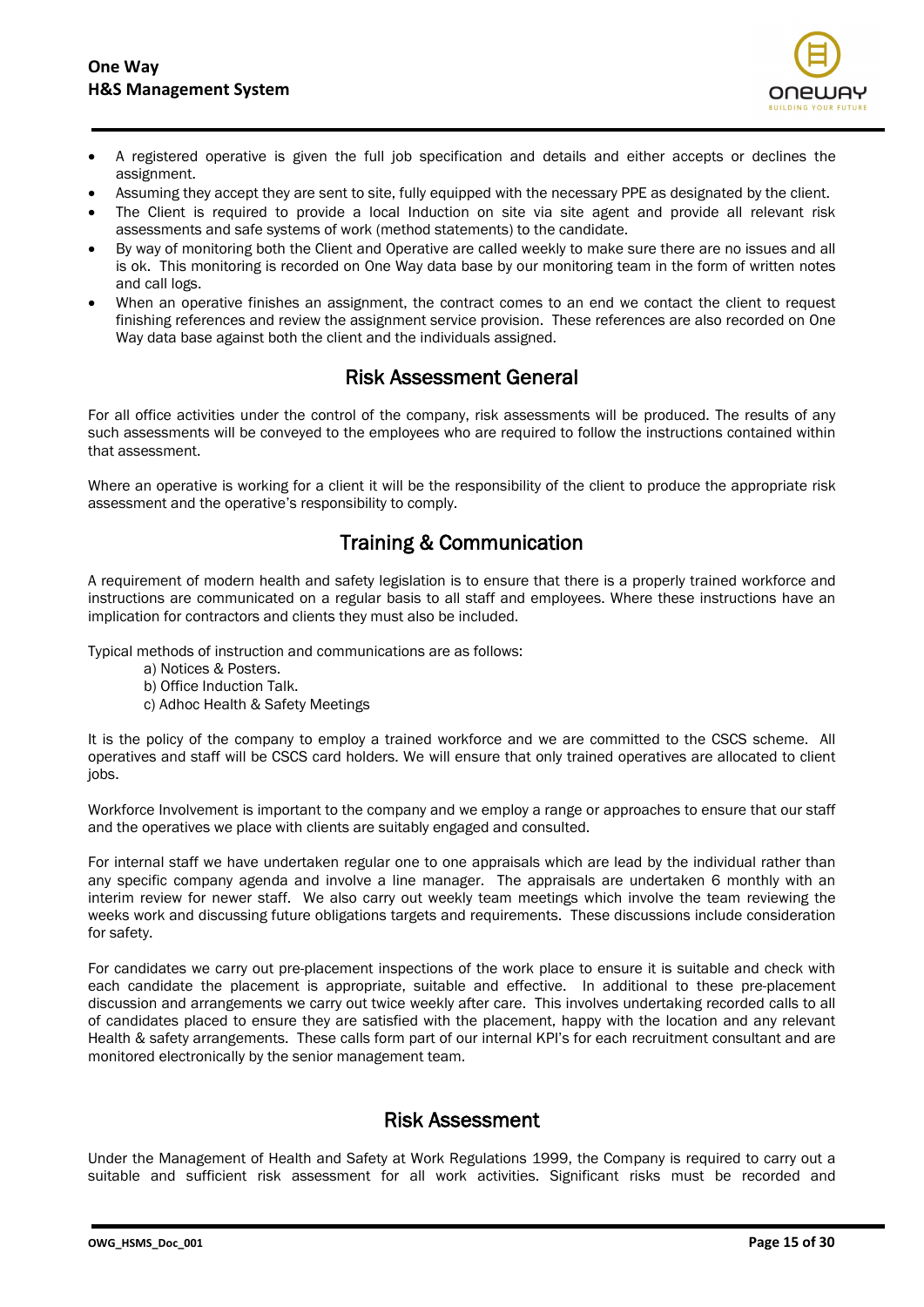

communicated to all relevant staff. The assessment will involve identification what hazards are associated with the activity and thereby evaluating the extent of the risks involved and establishing suitable and sufficient control measures. Whenever a work activity alters, then a new risk assessment will be made or previous assessments revised.

The majority of our operations are undertaken by directly employed staff. Our operations mainly involve office work, some vehicle use for travelling and visiting third party sites for sales or monitoring visits, form OWG\_H&S\_Doc\_003 should be used to carry out an assessment if no general assessment is available for a given situation. General risk assessments a can be found in section 3 of the management folder. These forms are designed to prompt the assessor to identify key risks, assess their impact on the works and identify who will be the primary stakeholder in managing the risk.

For our office operations the designated office manager will complete the HSE online assessment system and circulate findings and action to all staff. The online assessment system can be accessed form this link, [http://records.hse.gov.uk/connect.ti/officeriskassess/view?objectId=23667.](http://records.hse.gov.uk/connect.ti/officeriskassess/view?objectId=23667)

As detailed above risk assessment for tasks undertaken by candidates placed with third party clients should be provided with relevant assessments by the placement client.

As a general guide a risk assessment should:

- Identify all the hazards.
- Evaluate the risks arising from such hazards.
- Record the significant findings.
- Identify any specific company of employees or individuals who are especially at risk.
- Identify others who may be at risk, e.g. visitors, members of the public.
- Evaluate current control procedures, including the provision of information instruction and training.
- Assess the probability of an accident or incident occurring as a result of uncontrolled risk.
- Record any circumstances arising from the assessment where there is a potential for serious or imminent danger.
- Specify information requirements for employees, including precautionary measures and emergency arrangements.
- Provide an action plan giving information on the implementation of additional controls, in order of priority, and with an appropriate time scale for such implementation.
- Prioritise the protection of the majority rather than the individual.

A check list of general Risk Assessments will form part of the overall safety management folder and will be updated and reviewed on a regular basis. The register will take the form of controlled list of assessed risks. Where new assessments are undertaken or old assessments are reviewed and revised the register will be updated.

#### Special Assessments

The company recognises that certain specialist assessments are required particularly in relation to, Pregnant or nursing mothers, Young Persons and Fire Safety within our premises. Where these issues are identified within the organisation assistance will be sought in relation to the risk assessment. As a minimum all employees under the age of 18 will be specifically assessed and in addition where the management consider that an employee lacks relevant training, experience and general competence a similar assessment will be undertaken. Individual assessments will always involve direct consultation with the individual to explain the process and agree control measures.

A fire risk assessment will be undertaken for the main office building and each remote site set up (see form OWG\_H&S\_Doc\_007) and a copy will be held for regular review in the safety management folder. Forms are held within the safety management folder to deal with other specialist assessments such as Manual Handling and COSHH.

## Health and Safety Training & Information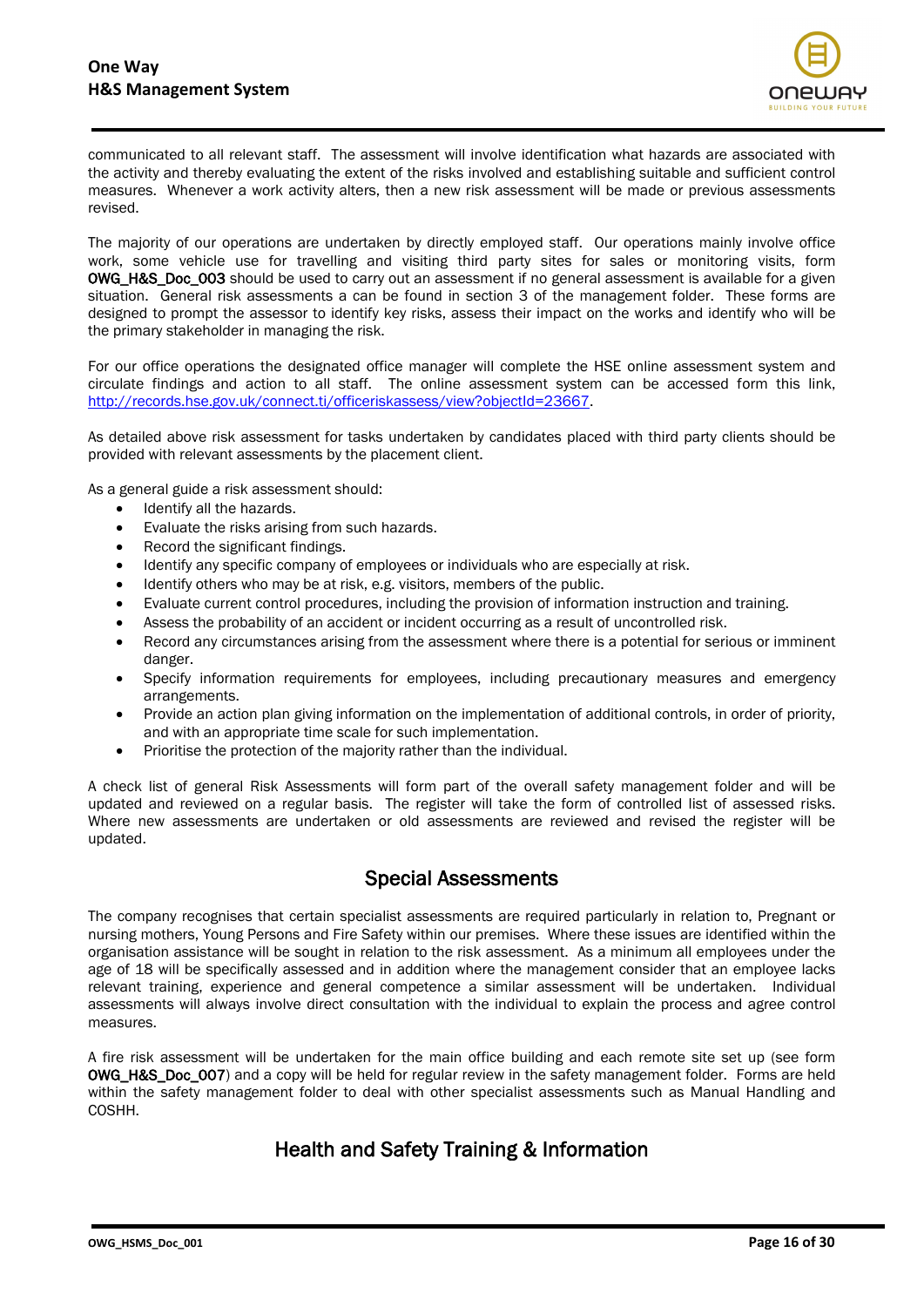

The company has embarked on a program of Health & Safety training at all levels of the organisation. It recognises the importance of training the workforce to allow the company to compete in the market place, develop and grow and to improve personal achievement within the organisation. The company will implement an induction-training program for all new employees and an on-going program of Health & Safety training of both a general and job specific nature. The program for each individual will be formulated based on the individual's roles within the organisation and personal development goals discussed in regular appraisals.

These programs are expressed in the companies training matrix, which will be regularly updated and managed as part of the office management function. New employees will be issued with a copy of this document, a employee handbook and given a brief tour of the offices introducing key members of staff and confirming roles and responsibilities. New Candidate inductions will be conducted by the local manager or designated deputy and recorded in a register, see form OWG\_H&S\_Doc\_005.

Please also refer to the company training & Development policy in the employee handbook.

## Reporting of Accidents

All operatives and staff have a role to play in reporting accidents efficiently and effectively and the company will actively promote the reporting of accidents that occur in the workplace.

All accidents, be it in the office or on a site, however minor, will be entered into the accident book. It is important that if an accident occurs on site, then it is reported to the project manager who can ensure that the accident is recorded. It is then the duty of the project manager to inform head office of the accident and return the form back to the recruitment consultant for further consideration/investigation where necessary. For major accidents or incidents, including those that may become reportable as dangerous occurrences under RIDDOR project managers should complete form OWG\_H&S\_Doc\_015. This incident form should be used as soon as possible and may be used to inform any future investigation.

If the accident is reportable under RIDDOR 2013 then Form F2508 will be filled in and forwarded to HSE – usually online at [www.riddor.gov.uk.](http://www.riddor.gov.uk/) Advice will be sought immediately to establish whether an accident should be reported or not. Staff should contact the Managing Director or our Safety Consultants, MSA Safety.

Always inform your line manager. Some accidents may be sufficiently severe that a telephone call to the HSE/ICC will be necessary. In such circumstances the consultant advisor will be called for advice.

## Accident and Incident Investigation

The Company recognizes that any procedures put in place to help prevent accidents from occurring, are beneficial for the health and safety of all employees and visitors.

In order to learn more from accidents that take place the company will investigate all accidents and near miss incidents involving persons and property other than where the injury is deemed to be minor. The results from an investigation will hopefully prevent further accidents, and may well instigate further procedures to help prevent them. Each circumstance will be different however; accident investigations will usually lead to a change in the risk assessment or even policy arrangements. Investigations will include employee interviews, statements and site visits. Our safety consultant may be called in to assist in this and will investigate all RIDDOR reportable accidents and incidents.

## Accident Records

Records will be held on file and where appropriate statistical information will be analysed to establish trends, patterns and repetitive occurrences. Records (accident books and any RIDDOR reports) will be held on file for at least three years and reviewed thereafter to establish the need for longer term archiving. Accidents resulting in loss or injury will be reviewed by the safety committee to establish a review of corrective actions.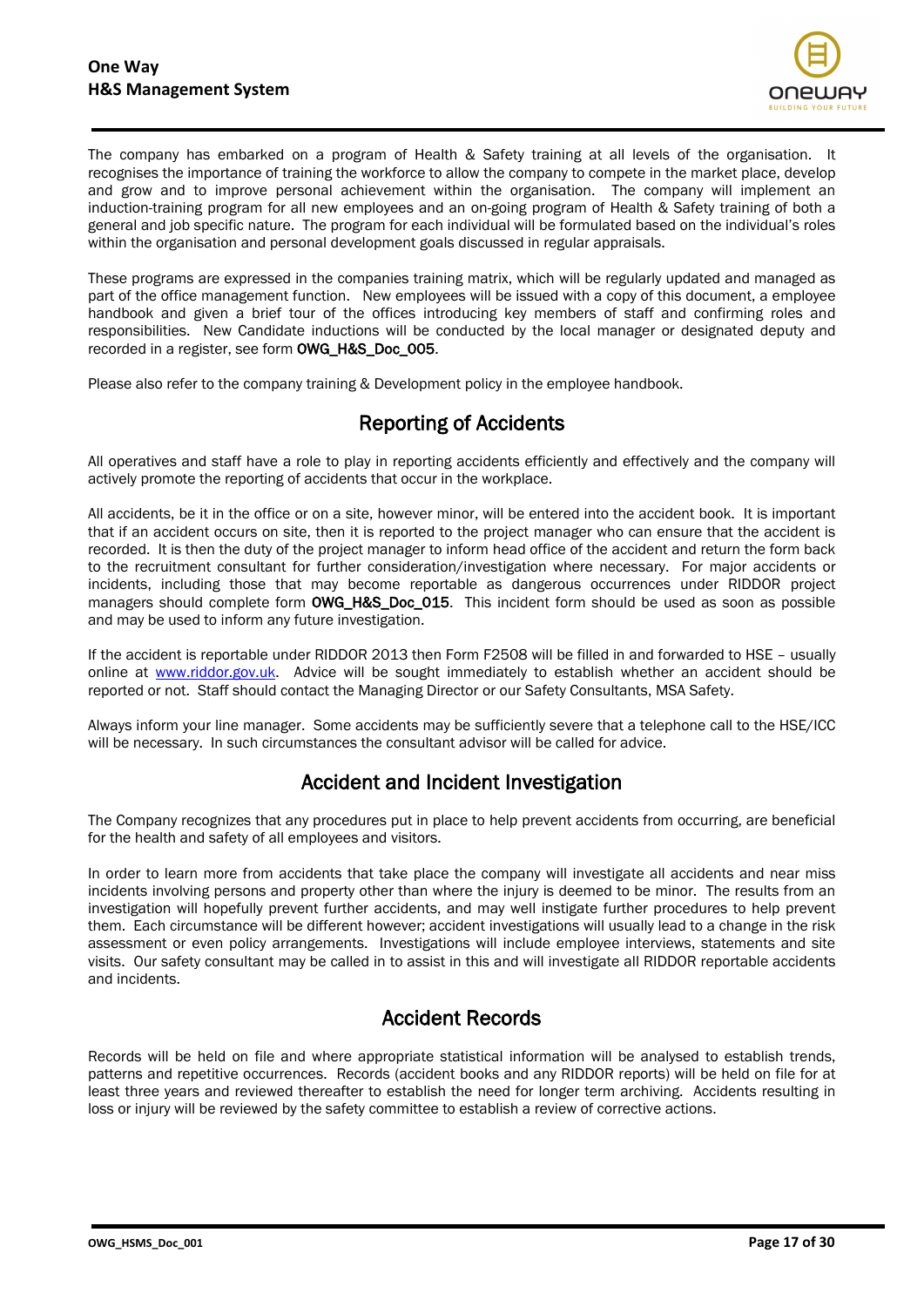

# Alcohol, Drugs & Smoking Policy

The company considers that individuals under the influence of drugs and/or alcohol present a serious danger to themselves and others around them whilst at work. This is of particular importance in the construction industry in light of the hazards present in the workplace. Employees found to be using alcohol or drugs (which have not been prescribed by a doctor) during working hours, will face disciplinary action and possibly dismissal.

Those employees who are required to take prescription drugs for an illness or ailment are requested to seek the advice of there doctor regarding the possible side effects of any such drug and likely effects in the workplace e.g. drowsiness, loss of concentration. These effects should be reported to your supervisor and you may be required to undertake light duties or abstain from work.

We have a more detailed policy in OWG\_HR\_Doc\_001 "Employee Handbook".

## Company Driving Policy & Vehicle Management

Due to the nature of our operations we require that employees drive company vehicles whilst at work to operational sites. The company recognises employees as representatives of the company whilst driving at work and requires that all employees observe the highway-code as a minimum requirement. Company vehicles are maintained under contract however all employees have a duty to ensure that the vehicle is road worthy on a daily basis. Checking of tyres, lights and other essential features of the vehicle is the employee's duty and correct use of the vehicle is also important.

All employees must observe the company rules regarding the conduct of company vehicle users and relevant safety instructions.

Operatives have a duty to ensure that all journeys are properly pre-planned and that the office is aware of your intended destination. Regular breaks are necessary particularly when driving for more than an hour in one continuous driving period. Drinking any amount of alcohol is strictly forbidden and the company does not allow the use of hand held mobile telephones whilst driving. Should telephone calls be made in the car a suitable parking place should be sought and the vehicle should be stationary prior to making the call. Do not overload your vehicle or allow improper use of the vehicle e.g. passengers riding in the van compartment.

Where staff are required to visit construction sites they should observe all local requirements in respect of traffic management, speed limits and parking. They should also be aware that there maybe be mobile plant or HGV vehicle movements and appropriate care and caution is required.

We have a more detailed policy in OWG\_HR\_Doc\_001 "Employee Handbook".

#### First Aid

The Company shall provide or ensure that there are provided, such equipment and facilities as are adequate and appropriate in the circumstances for enabling first aid to be rendered to their employees and others on site if they are injured or become ill at work.

The Company shall ensure that adequate person(s) trained in First Aid shall be present on every site, whether this person is an employee of the Company, or where the client employs this person if the Company makes adequate agreements to share the provision.

Employees and sub-contractors will be informed of the company's first aid arrangements and the identities of trained First Aiders via the induction talk and by the use of notices. Notices will include the name(s) of site first aiders, where attention can be sought and where first aid equipment is held and how to get to the nearest A&E Hospital.

Where employees leave the company premises to carry out work on behalf of the company, they shall be provided with a first aid box suitable for the works that they are to carry out. First Aid boxes and other related equipment will be regularly checked to ensure that all items are fully stocked and that the box is ready for use at all times.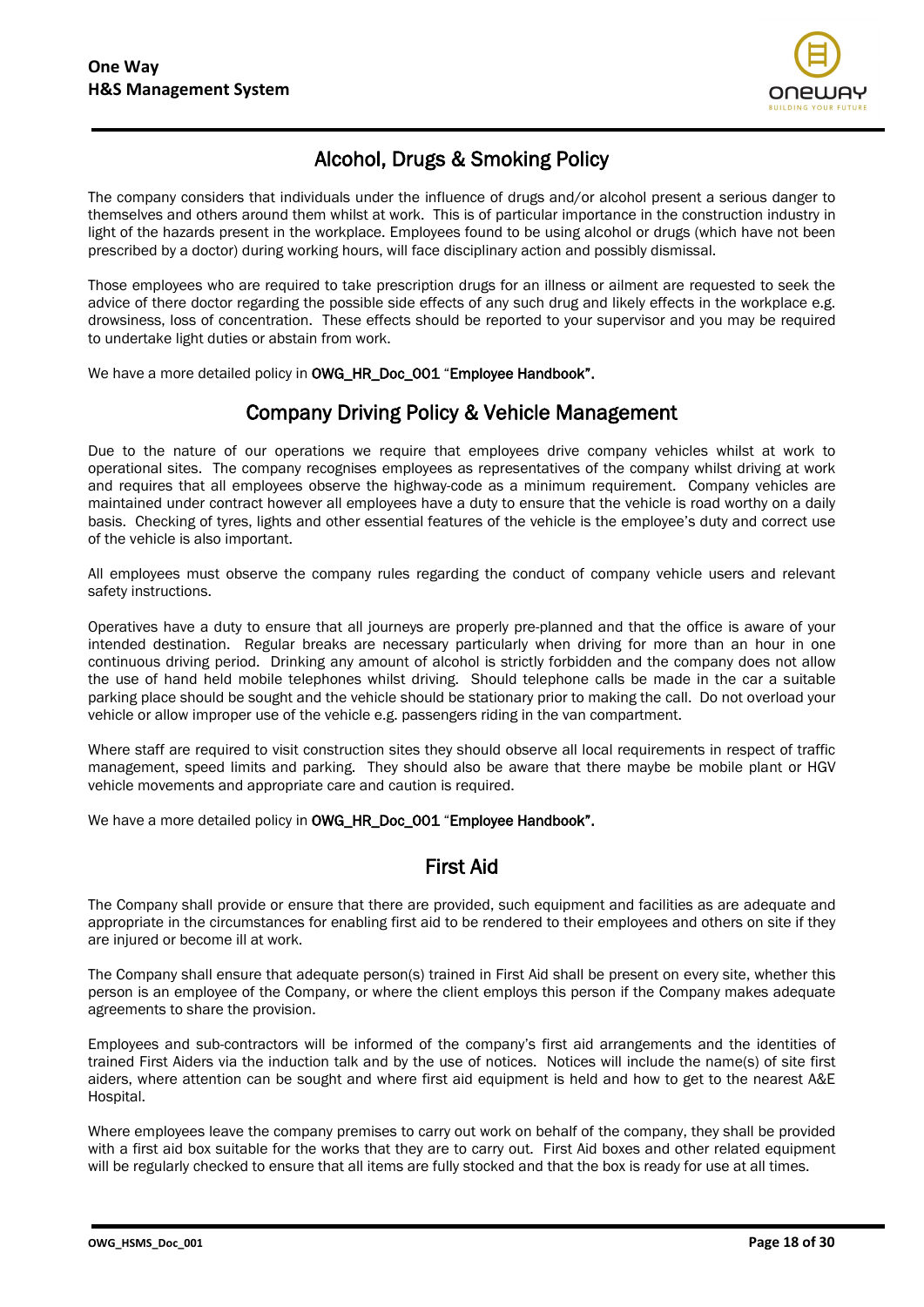

The contents of the first aid boxes will be as recommended in the Approved Code Of Practice under the Health and Safety (First Aid) Regulations 1981.

First Aid training will be provided to Site Foremen to the minimum level e.g. basic life saving training (appointed persons). Other persons may be required to undertake basic life saving first aid training as identified.

# Supplier Procurement & Vetting

It is of paramount importance that the Company employ only competent suppliers. Although competence can rarely be guaranteed the Company will endeavour to 'vet' suppliers prior to placing orders to ensure they meet our requirements in respect of health & safety compliance, environmental performance and general good governance.

Prior to any appointment the Operations Director & Principal Finance & Operations Controller will discuss whether the supplier is appropriate and will adopt our approach to corporate responsibility. This will be ascertained by past experience, references, interviews, evidence of qualifications and method statements etc and will be undertaken for contractors who are "new" to the Company during our formal Pre-Let meetings. These meetings will include detailed questioning on the company attitude and outlook to health and Safety, environmental management and supply chain logistics. Suppliers that provided satisfactory replies will be added to our approved register.

Where a supplier is appointed, the terms and conditions of their order require them to comply with the relevant Health, Safety & Environmental matters and to convey this information including policies, proof of accreditation etc, to the Company. Each and every supplier employed by OWG will sign a copy of our standard terms and conditions and return this for our records. The terms and conditions will be regularly reviewed to ensure they remain current and cover the areas we wish to convey.

Suppliers who fail to adhere to our terms and conditions may be removed from our approved list. All suppliers will be reviewed annually to ensure they still meet our standards and where this is not the case there ongoing status on our list will be reviewed.

# Consultation with Employees

The company understands the importance of consulting with employees on matters of health & safety and will undertake to do so on a regular basis. All employees will attend regular staff meetings and any concerns raised will be feed back through the team leader for appropriate action. Where issues are repeatedly raised without satisfactory resolution the matter will be raised at the regular management meetings for discussion. Regular management meetings will always include health & safety as an agenda item and would typically include a review of risk assessments, accidents, training and relevant procedures. All employees attend appraisal meetings with managers which provide a further outlet to raise concerns and address issues relating to Health & Safety.

# Personal Safety & Lone Workers

All staff are reminded of their general duty to look after their own health & safety, that of others they work with and the public at large. Horseplay and generally irresponsible behaviour will not be tolerated on company premises or third party sites. Be aware of your surroundings at all times particularly when you are alone in the office, on site or travelling to and from site. Ensure that you are able to communicate quickly and easily with your manager and always notify a member of staff or office reception of your intended destination and approximate time for return.

In addition we are keen to promote good safety practice in the home and encourage employees to keep safety in mind both at work and in the home. Accidents and incidents outside of the working environment account for a significant percentage of "time lost" injuries and this is an additional cost to the business. Many are sporting injuries or as a result of DIY activities. We do not discourage our employees from these important activities but request that safety remains a consideration for employees outside of working hours. Employee's personal safety and that of their family's is important to the business and our long-term objectives for success.

When any person is required to work alone there are a number matters that should be considered:- The company/contractor will carry out a risk assessment of the activity to ensure that the task does not present any additional risk whilst working alone. A check will be made to ensure that the individual is fit to work on his/her own.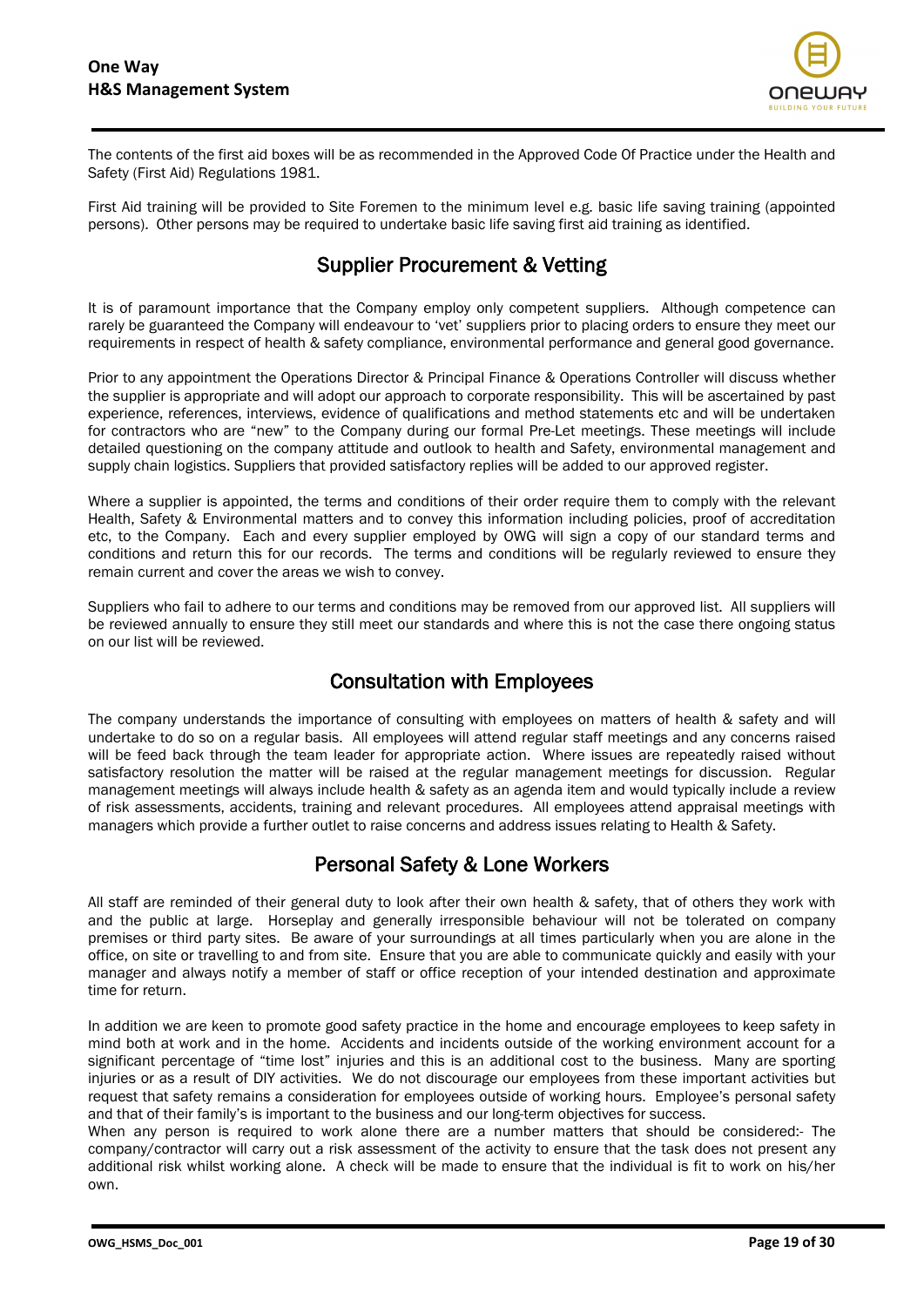

Arrangements will be made for periodic visits by the supervisor or a co-worker.

The supervisor will ensure there is a method of contact between the operative and his/her office or superior to enable regular communication to take place. Arrangements for regular contact at pre-determined times will be made. If contact is not made the supervisor will ensure that arrangements are in place to investigate the situation immediately. Client to ensure all lone workers have access to first aid and where necessary additional equipment to ensure safety and security.

#### Mental Health & Stress

We value maintaining personal physical and mental health and encourage employees to recognise the importance of positive mental health.

We all suffer from varying levels of stress both at home and at work from time to time. We understand that individuals have differing tolerances to stress at work however we also believe that it is important for employees to recognise the symptoms or adverse affects as early as possible. If an employee is concerned about their workload, working practices or even a problem outside of the workplace they are actively encouraged to discuss this with a colleague or line manager. We consider that discussing any problem that is adding to stress levels will be viewed with reason and support. Managers general operate and "open door" policy and all employees should be assured that where matters of concern are discussed with line managers they will be treated with the utmost confidentiality.

In extreme cases where internal support is not sufficient we may offer external counselling by a specialist to assess the situation and establish a program for ongoing support.

Further advice on Occupational Stress can be sought from our consultant advisor, the HSE and EMAS.

## Health Surveillance

The use of certain products and substance will dictate the need to carry out Health Surveillance for employees. This is intended as a health check to ensure that employees are not suffering ill effects from the working processes or use of such products and substances at work. Risk Assessments will identify where specific Health Surveillance is necessary for example where vibrating tools are used or dangerous substances handled. The duty to provide Health Surveillance is with the employer, we will ensure that adequate health surveillance is provided to our employees and will check that our clients have suitable arrangements for placements. We include within our company induction a brief questionnaire about existing medical conditions. This is intended to establish is any existing conditions affect the individual's ability to undertake the work and to avoid aggravating any pre-existing conditions.

We hold a guidance sheet for health surveillance in our safety management folder and issue basic questionnaires to all staff to monitor the workforce for ongoing health and fitness for work. We will implement the "fit for work" programme for all employees which include a medical questionnaire and some screening. Details of this programme will be held in strictly confidential personnel records. We also offer long serving staff private health care schemes.

#### Other Policies

We also operate policies to manage Equal Opportunities in employment, Environmental Protection and Working Time Regulations. These appear in the employee handbook which is issued to all directly employed individuals. Some of these polices will also appear within supplier orders to ensure our suppliers and other stakeholders are made aware of our policy requirements.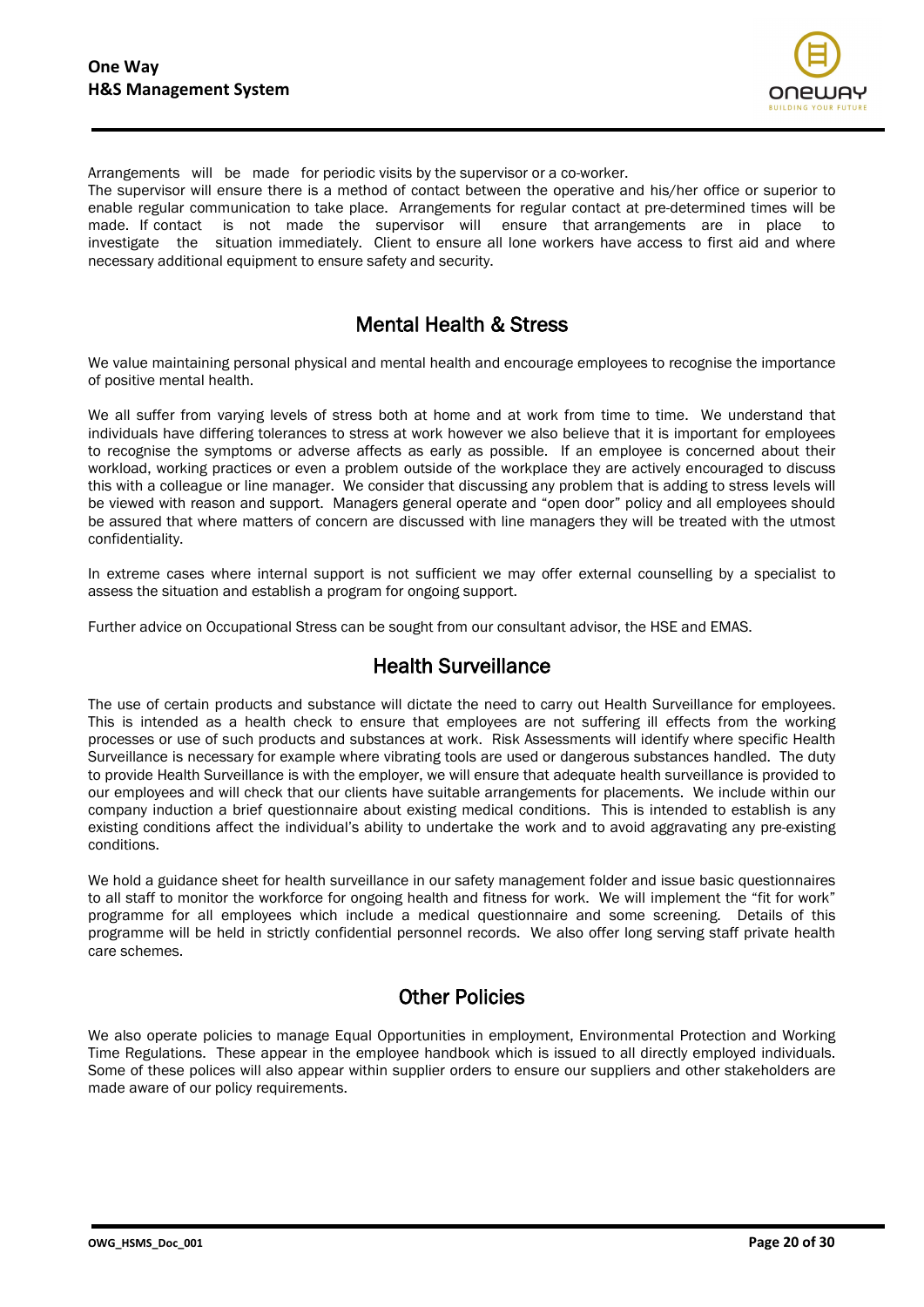

# Safety Arrangements

## Work at Height

The Working at height Regulations 2005 require specific arrangements in relation to selection, use and inspection of equipment and places of work at height. Working platforms, edge protection and fall arrest equipment shall be provided and maintained in accordance with the regulations and subject the findings of a risk assessment.

Access equipment should be carefully selected to take into account the following:

- Location and proximity to other hazards e.g. overhead obstructions/cables
- Duration and nature of the work task
- Type and weight of materials
- Number of workers
- Ground conditions
- Other contractors working close by or members of the public
- Weather conditions (this must be continually monitored).

When considering all these factors it is important that the safest access equipment is selected for the given task, in particular the selection of equipment that prioritises general protection measures over individual; that avoids the use of ladders or step ladders in favour of working platforms and that ensures work at height is carried out with minimum risk to those carrying out the work and other affected by the work.

All access equipment should be regularly checked and properly maintained. Scaffolds and other similar structures must be inspected on a weekly basis minimum or following an event that may have damaged the structure i.e. adverse weather conditions. Inspections must be carried out by a competent person and recorded.

As a company we do not generally carry out work at height as most of our operations are office based, low level hop ups or "darlek" steps are used and these need to be assessed for general access to filing or racking, otherwise our exposure is limited. Occasionally staff will visit construction sites and those who visit site should familiarise themselves with the guidance in this policy. See also HSE guidance INDG455, link as follows, <http://www.hse.gov.uk/pubns/indg455.htm>

Candidates on placement should observe the local rules and requirements set out by the client (main contractor).

# Control of Substances Hazardous to Health (COSHH)

The purpose of the COSHH regulations is to identify any material or process that may be hazardous and produce an assessment to reduce any risks to the lowest possible level. Employees must comply with these assessments and take precautions that have been deemed necessary.

Products will normally be accompanied by a document known as a "Safety Data Sheet" which provides the information to enable a COSHH assessment to be made. It is important to remember that a "Safety Data Sheet" is NOT an assessment.

Where generic assessments are used it is important to ensure that they are suitable for a specific situation. The assessment must be compared to the specific situation in hand and modified, if necessary, to ensure that they provide protection for the operatives involved and anyone else who could be affect. All assessments should be dated, referenced and signed by the author. In the case of assignments it is the client's responsibility to ensure these assessments are undertaken and communicated to site operatives and contractors. Assessments should,

- 1. Prioritise the use of alternatives (less hazardous products) or processes that do present health risks.
- 2. Keep an inventory of all the chemicals used in production, maintenance, cleaning etc.
- 3. Identify the point of use for each substance.
- 4. Whenever possible rationalise the use of chemicals e.g. only one form of brick cleaner.
- 5. Obtain information (material hazard data sheets) from the manufacturers or suppliers of each substance.
- 6. Carry out a COSHH assessment stating control measures required to control or prevent the risk.
- 7. Monitor the effectiveness of (1-5).
- 8. Develop and commence a training programme informing users of risks.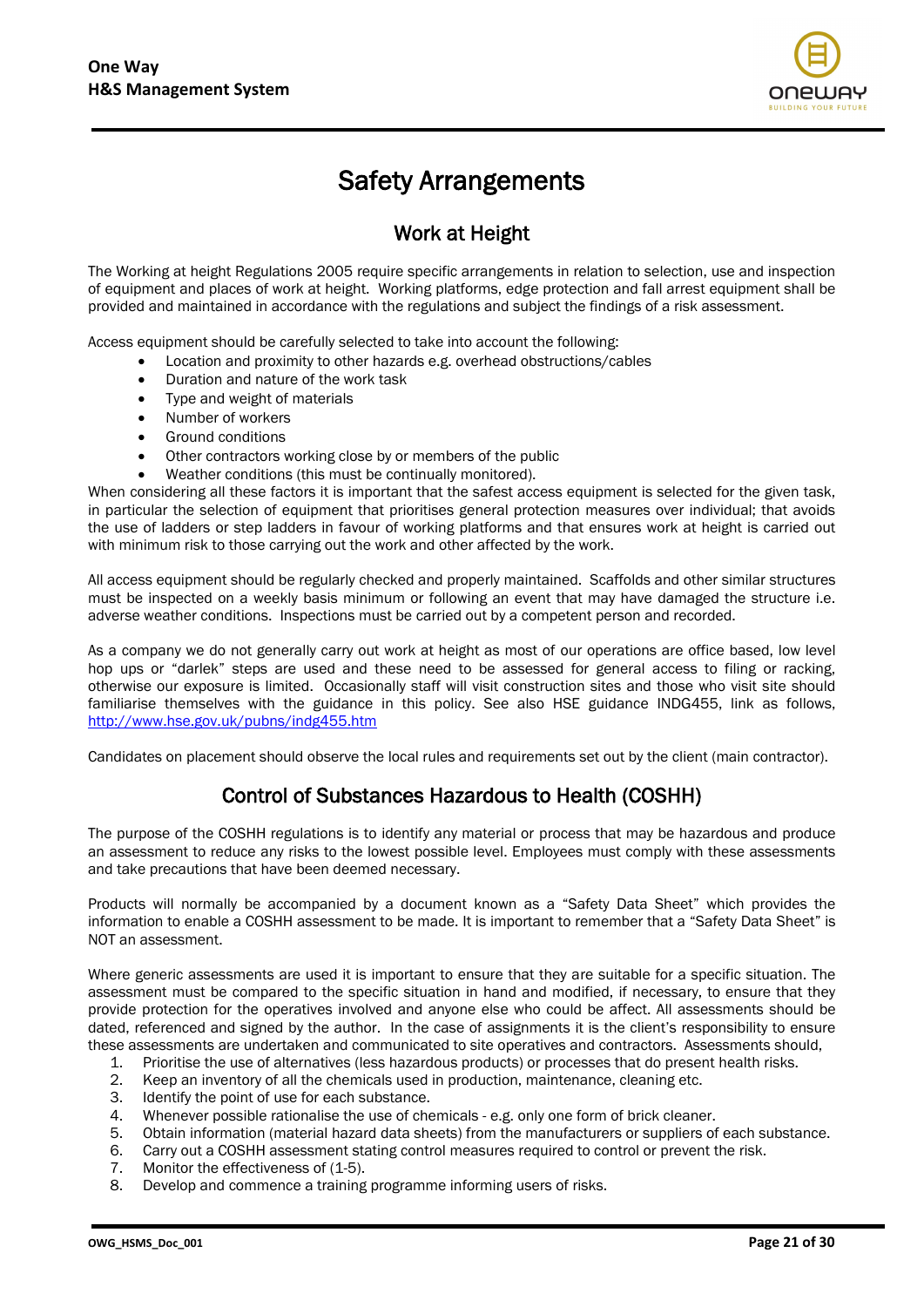

- 9. Any personal protective equipment required during the use of the substance shall be provided and maintained by the company. Employees are required to notify their foremen if the PPE is no longer serviceable. Employees are expected to co-operate with the company and comply with the Regulations.
- 10. Keep records and documentation on each assessed substance.
- 11. Keep all chemicals in safe places locked, and marked where necessary.
- 12. Any chemical identified as requiring special needs other than described above will be stored as per relevant regulations/ manufacturers recommendations.

NB: As of 31<sup>st</sup> August 2018 the New EH40 is in force and includes new classifications for previously unclassified substances. It is important that you monitor the new listed substances against your current product range. The new EH40 is available here, <http://www.hse.gov.uk/pubns/books/eh40.htm>

# General Health Hazards & Labelling

As described above in the section headed COSHH it is essential that all potential health hazards are properly assessed and suitable controls devised to control the risk. Health Hazards come in various forms and modes and it is important that employees and managers are adequately trained to recognise there potential. All Health Hazards fall into three categories, Physical, Chemical and Biological. The following is not an exhaustive list but relevant as a guide,

- Physical hazards include, Noise, Vibration, Heat, Cold and the elements of the earth e.g. Earth, Wind, Water, Fire and Radiation.
- Chemical hazards include, organic chemicals, natural gases, petrochemicals, solvents, fibrous minerals and heavy metals (particularly Lead).
- Biological hazards include, communicable diseases, infections, waste products, micro organisms, Zoonosess and blood borne pathogens.

# Infection Control

The recent coronavirus outbreak has brought infection control issues and control measures into very strong focus. Fighting this particular disease has required personal isolation to minimize the spread but like any infectious disease the main control measures have much in common, coughs, sneezes and hand contact are the primary cause of transmission.

To minimise transfer of infectious disease the following general principles apply in almost all circumstances,

- Ensure regular and thorough washing of hands.
- Catch sneezes and coughs in tissues or similar and ensure safe disposal.
- Avoid unnecessary contact with others and try not to share tools or utensils.
- Ensure thorough cleaning of surfaces, door handles and other building features that are regularly touched by staff or visitors.

We will also develop policies and procedures to ensure that distancing and cleanliness are be maintained in our offices and that if staff are unwell they isolate for the prescribed periods. We will minimize visitors to the office and use remote means for meetings etc where possible. Some staff will be encouraged and enabled to work from home and we will avoid travel to third party sites where possible. Staff will be issued with additional face coverings and hand sanitizer as necessary during third party visits.

Whilst the above are very general precautions they serve to minimize a large variety of known diseases. Further specific guidance on covid-19 will be retained at our offices. At the time of the review the latest version of the covid-19 guidance for construction is CLC SOP V6. As and when this guidance changes, we will review our risk assessment and include the latest version in our arrangements and ensure suitable communication to staff, contractors and relevant others.

#### Asbestos

Clients/building owners must provide a copy of their asbestos management plan in accordance with the Control of Asbestos at Work Regulations 2012 and this should explain what asbestos containing material is present within the building and how it is being managed. We must ensure that a plan is in place at each of our operational offices unless it can be confirmed that the building does not contain asbestos e.g. was built post 1999 ban.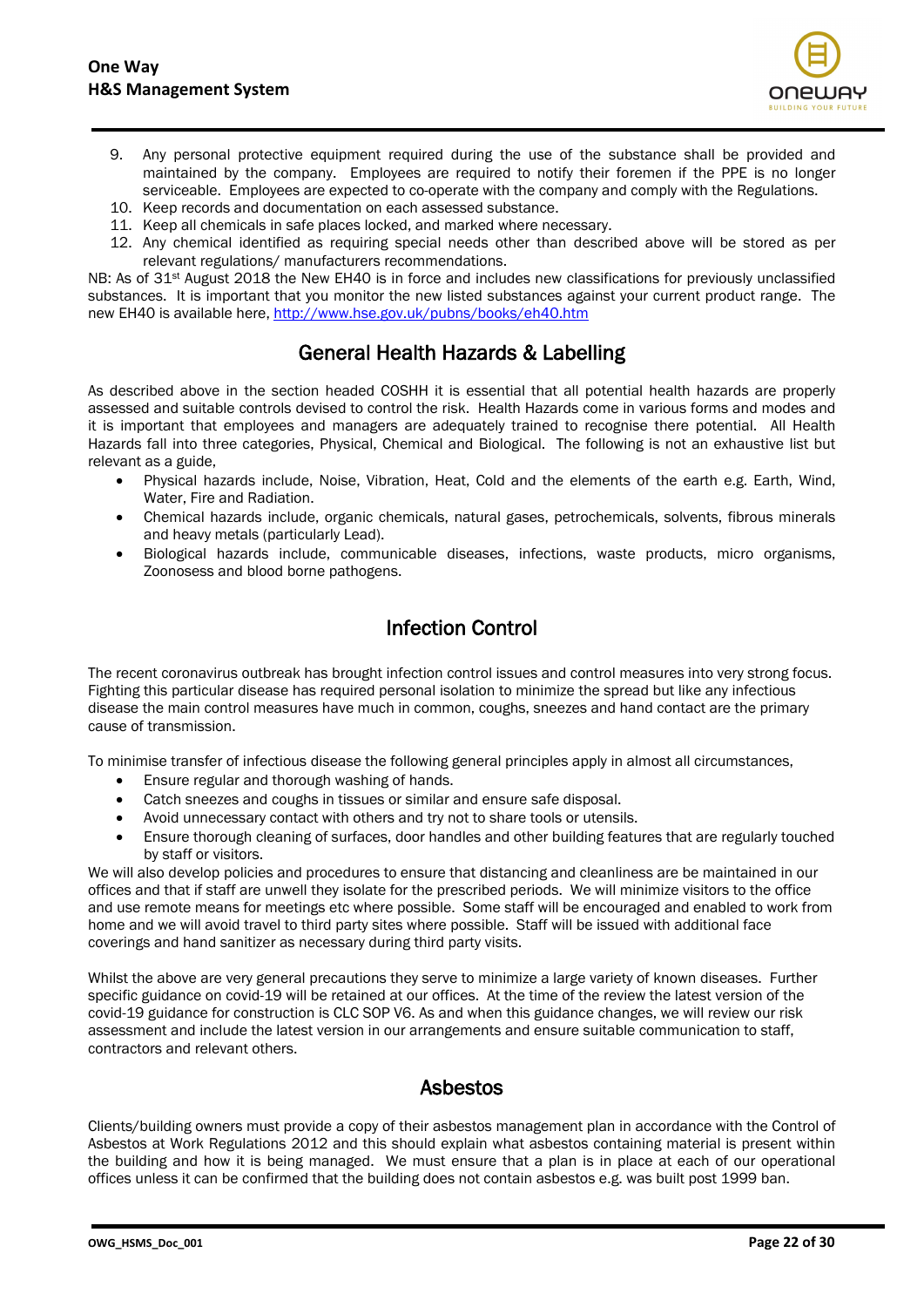

Where asbestos management plans and/or surveys are provided any ACM identified within them should be clearly identified and marked. Information about existing ACM's should also be included in inductions to advise all on site of there presence and minimise the risk of accidental contact/disturbance or removal of the material without the required precautions.

All candidates should attend an asbestos awareness-training course, to ensure they are conversant with the types of asbestos and the potential locations where it may be found. Evidence of this training should be provided at the initial assessment.

Under no circumstances should any member of staff or candidate disturb or remove asbestos based materials. No works involving asbestos at a One Way office shall commence until such time as an approved method statement is in place, all personnel have been informed of the method statement and relevant coordination and safety equipment is available and in use. In many cases a licensed contractor will be required for removal however advice should be sought from our safety consultant regarding the need for a licensed contractor as the notification regime changed in April 2012.

All site placements have a role to play in ensuring that any suspect material is reported to their supervisor/site manager immediately. If in doubt operatives should cease work powering down tools and equipment and leaving the work area immediately. The area should be temporarily sealed and appropriate signage posted, pending an investigation by a specialist. Operatives must not assume that fibrous materials do not contain asbestos, they must check to confirm.

In the event of an Asbestos incident on site, either the uncovering of a suspected ACM within the building fabric that has not been previously identified during the construction works, or any other incident involving ACM that may have been disturbed, the following emergency procedure will be put into place;

- a. Works in the area will stop immediately and the area will be sealed off.
- b. A sample will be taken of the material by a licensed contractor to confirm its content and from this a risk assessment will be undertaken with assistance from our safety consultants to determine the most appropriate course of action.
- c. If the material has been disturbed with the potential to release fibre into the air, any operative that may have been exposed will proceed to the welfare arrangements and decontaminate themselves, including the removing of clothing. The welfare facilities will need to be sealed and decontaminated by a licensed contractor.
- d. The area where the suspected incident occurred will be sealed and all accesses taped up with Duct tape and signed with Asbestos warning signage.
- e. A licensed contractor will be employed to undertake an air test of the suspected area and provide a certificate of reassurance.
- f. If the air test comes back as positive, or it is confirmed by other means that the material contains asbestos, a sample of the material will be taken for analysis and the licensed contractor will be instructed to undertake decontamination of the area as soon as possible under controlled conditions.
- g. The area will only be re-occupied upon receipt of a certificate of reassurance indicating that the levels within the area are below the action level.
- h. Our Health and Safety Consultants will be consulted to advise on the need to notify the incident.

Our headquarters were constructed in 2004 and contain no ACM (asbestos containing material) we do not therefore have an asbestos management plan for the head office.

## Noise & Vibration

There is a statutory duty to control noise and to protect employees and other persons from its effects. Excessive noise can cause permanent damage to the hearing of those exposed to it. Noise is also a source of annoyance and disruption, and may directly or indirectly increase the risk of accidents. Every practicable step will be taken by the company to control noise.

At our offices occupational noise levels are not excessive enough to warrant any protective measures however those on site placement must observe local site rules and PPE requirements where noise protection zones are identified.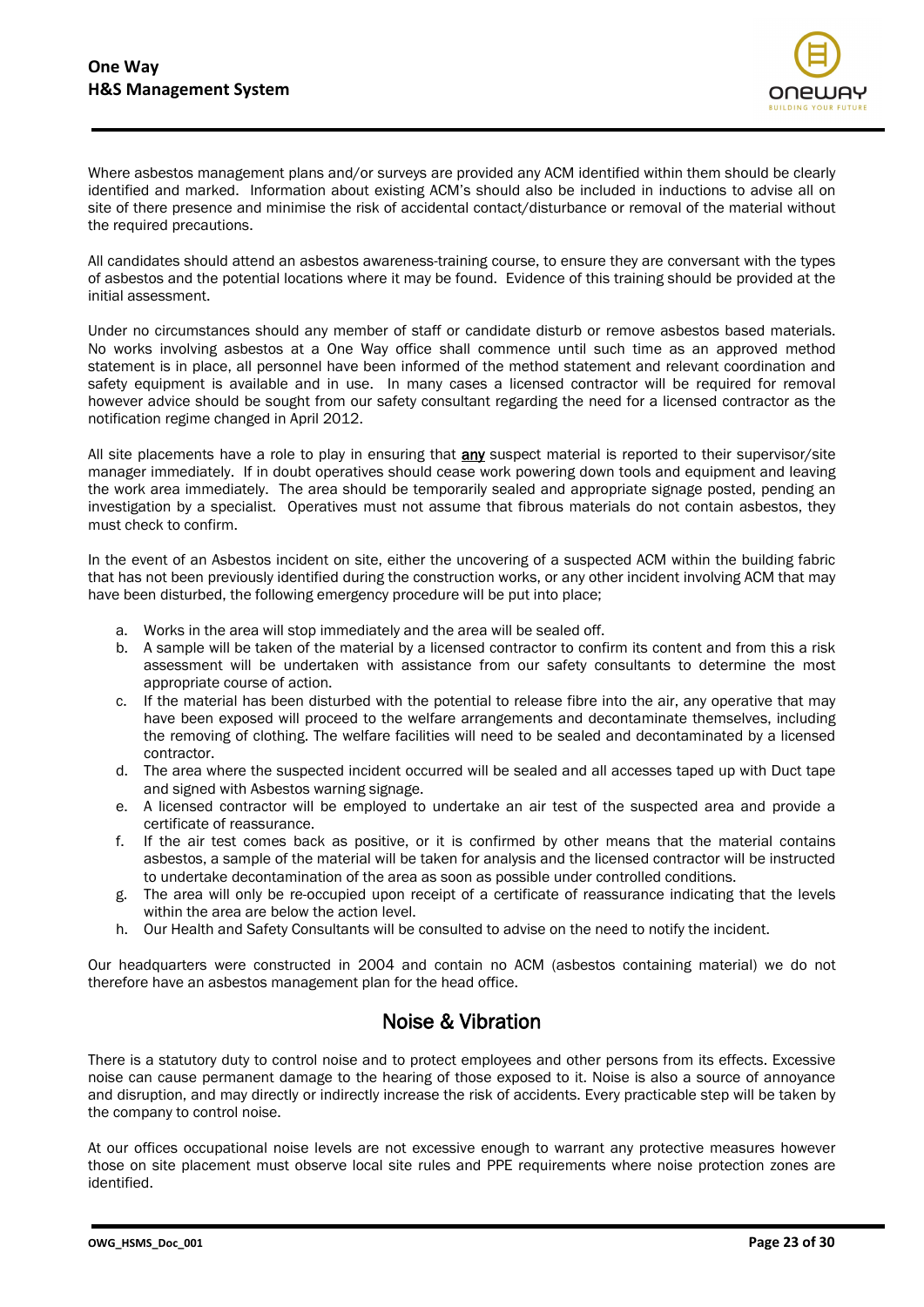

Where it is believed that noise may be approaching the first action level (see below), then a competent person will undertake a survey of the area. Results will be kept so that they can be referred to after repeated surveys.

The noise levels set in the revised Noise at Work Regulations will be used for the introduction of control measures as follows, 80 dB(a) protection is provided, 85 dB(a) protection is provide and use enforced, protection zones are marked and signed and management procedures implemented to minimise staff in the affected area.

If employees are liable to be exposed to noise at or above first action level, then assessments will be made and records kept. Where the noise is at or above second action level or peak action level, the noise will be reduced as far as is practicable by means other than ear protectors. All employees will wear ear protectors when the noise is greater than first action level. Rule of thumb guide: If you have to shout to speak to someone at 2 metres, then the noise exposure is approximately 80-85 If you have to shout at 1 metre, then the noise exposure is approximately 85 dB(A).

Noise and its effects are also heavily influenced by levels of vibration. Vibrating plant, machinery and portable tools can amplify the effects of noise but in addition carry with them there own health effects. Hand Arm Vibration (HAV) is a know condition caused by repetitive and continued use of vibrating equipment such as road drills, breakers and in some cases small tools. This can lead to Vibration white finger (loss of hand and finger articulation due to vibration damage) and requires adequate control. Risk Assessments are required to reduce this potential hazard especially for high-risk groups such as those using pneumatic road breakers and other percussive plant. In general affects can be best avoided by mechanizing the operation, where hand held equipment is used ensure hands are kept warm, use up to date well maintained equipment, reduce the time spent using vibrating tools and where this is unavoidable rotate job tasks to dilute the exposure.

We will ensure that subcontractors assess the potential exposure of vibrating tools by establishing the output of the equipment (usually available from the manufacturer, hirer or internet-based data logs) and feed this data into the HSE Calculator. Logs will be maintained of exposure times per operative to ensure that this is kept below acceptable limits i.e. the ELV. Where the contractor does not have adequate records of exposure they will be required to use our site vibration log.

## Personal Protective Equipment

Personal Protective Equipment should be used wherever there is a requirement for protection of the individual that cannot be controlled at source. The company will ensure that all employees and operatives arrive on a client's site with all appropriate personal protective equipment.

It is the duty of the employer to supply, free of charge to his employees, all necessary PPE to carry out work activities in a safe manner. This requirement extends to all types of PPE typically:

- a) Safety Footwear (plate soles and toe protection).
- b) Goggles/face shields/glasses to appropriate grade.
- c) Gloves, with appropriate hand protection factor.
- d) Wet weather equipment/clothing.
- e) Safety harness etc.
- f) Safety helmets.

The above list is not exhaustive and subject to local risk assessment.

Employees have a duty to wear the PPE provided as directed by the local management. Failure to follow these instructions may result in disciplinary action being taken. If equipment is defective or inadequate it should be reported to the client and the One Way representative as soon as possible. PPE must: -

- Be appropriate for the risks involved and the conditions at the work place where the exposure to risk may occur.
- Take into account the state of health of persons wearing it.
- Ensure the ergonomic requirements are met.
- So far as is reasonably practicable, be effective in preventing or adequately controlling the risks involved without increasing the overall risk.
- Be compatible with other risk reducing measures.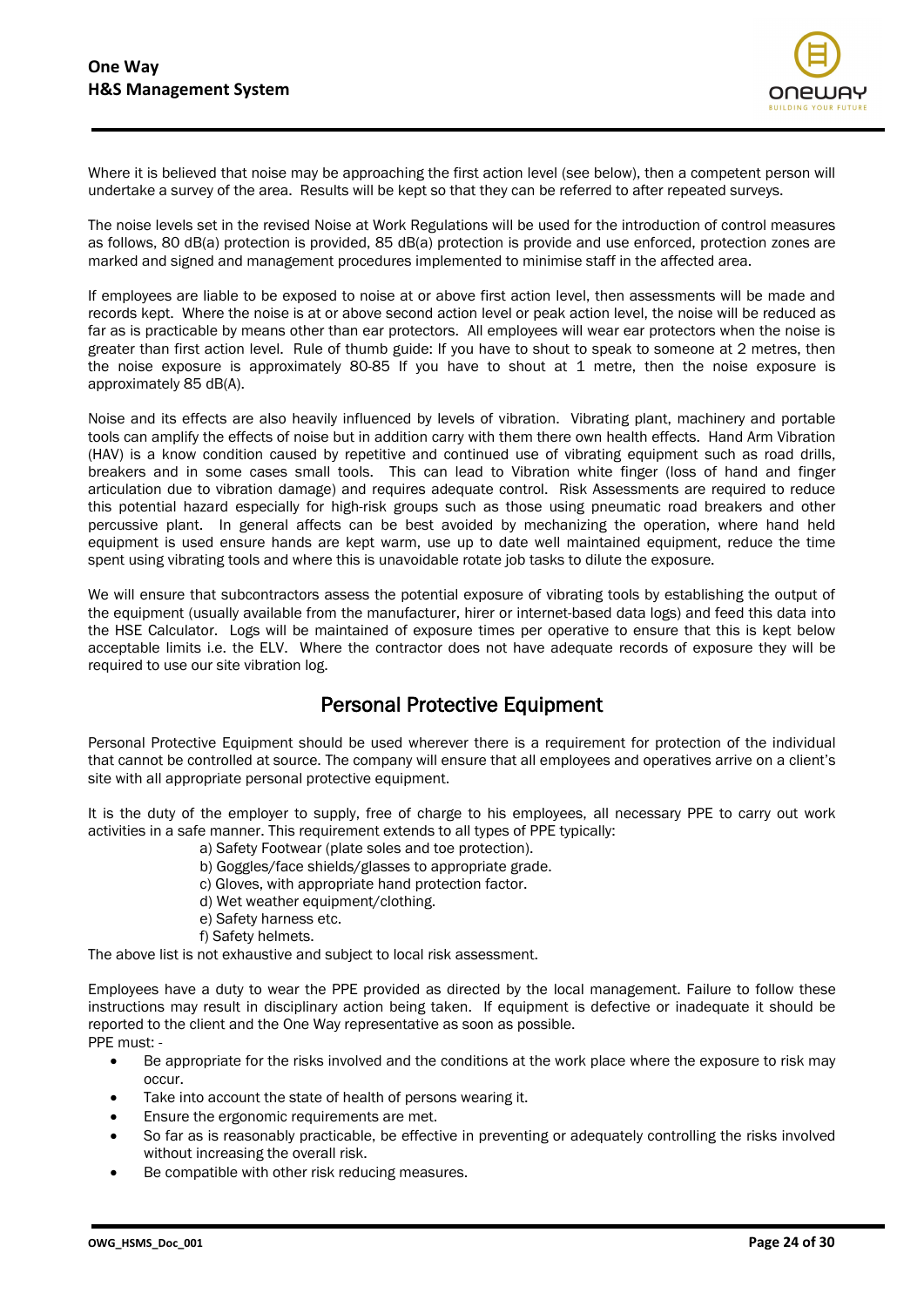

The Company will carry out an assessment of site risks before clarifying rules about the use of any PPE to ensure that it is suitable, that it is used as a 'last resort' and that the risk cannot be eliminated by other means which are practicable. Whenever the task or place of work changes, a reassessment shall take place. Records will be kept of all assessments and use of PPE. Employees are required to notify their foremen if the PPE is no longer serviceable.

Typically our main contract site operations will involve a blanket rule for the wearing of hard hats, safety footwear and where necessary hi-vis clothing. This will be confirmed in the site induction and site rules. We will also retain additional spare equipment to issue to visitors or others if necessary. When issued to subcontractor this may be charged to the contract.

# Electrical Safety

The Company only permits persons classed as 'competent' under the Electricity at Work Regulations 1989, to work on electrical equipment.

All electrical work carried out on the premises will be in accordance with the latest regulations published by the Institute of Electrical Engineers for Electrical Installations.

Under the Electricity at Work Regulations 1989 there is a statutory requirement to maintain electrical equipment in a safe condition so that users are protected from such hazards as electric shock, burns or fire. Testing of equipment will be in relation to its use and environment. Generally office equipment will be subject to an annual test, and equipment used on site to a six monthly test. Any equipment found to be faulty will be removed from service immediately and labelled accordingly. Records will be kept for the life of the equipment.

The Company expects employees to carry out a visual inspection of electrical equipment prior to use and to report all defects for repair before the equipment is used. No employee is to knowingly use defective equipment. These guidelines apply whether the equipment is owned by the company or hired. Any defects will be reported to the local manager for further action.

All employees will receive sufficient instruction in the use of electrical equipment prior to use.

## Permits to Work

The Company operates a permit to work for contractors working within its office premises. This enables the Company to be satisfied that a suitable and sufficient risk assessment has been undertaken, and that a method statement has been written and agreed prior to the commencement of work. Once the work is complete, the form is signed off. Permits will be issued by management only.

#### Manual Handling

Activities in both the office and site environment involve an element of manual handling. Although mechanical equipment should be used whenever practicable, much of the work will inevitably continue to be carried out manually. The risk of injury can be greatly reduced by a knowledge and application of correct lifting and handling techniques.

This company will comply with these regulations by carrying out the following:-

- Avoiding hazardous manual handling operations as far as is reasonably practicable through good design of office layout and delivery routes, getting materials as close to the point of use as possible.
- Plan and design site logistics to minimise the volume, frequency and exposure to manual handling operations through introduction of lifting equipment, modular systems such as palletising and adequate well positioned storage areas.
- Placing the heavier stationary items on low level shelving to reduce the need for lifting.
- Reducing the risk of injury from those operations so far as is reasonably practicable with particular consideration being given to mechanical assistance.
- Individual assessments will be made where required to assess the suitability of the person for the task.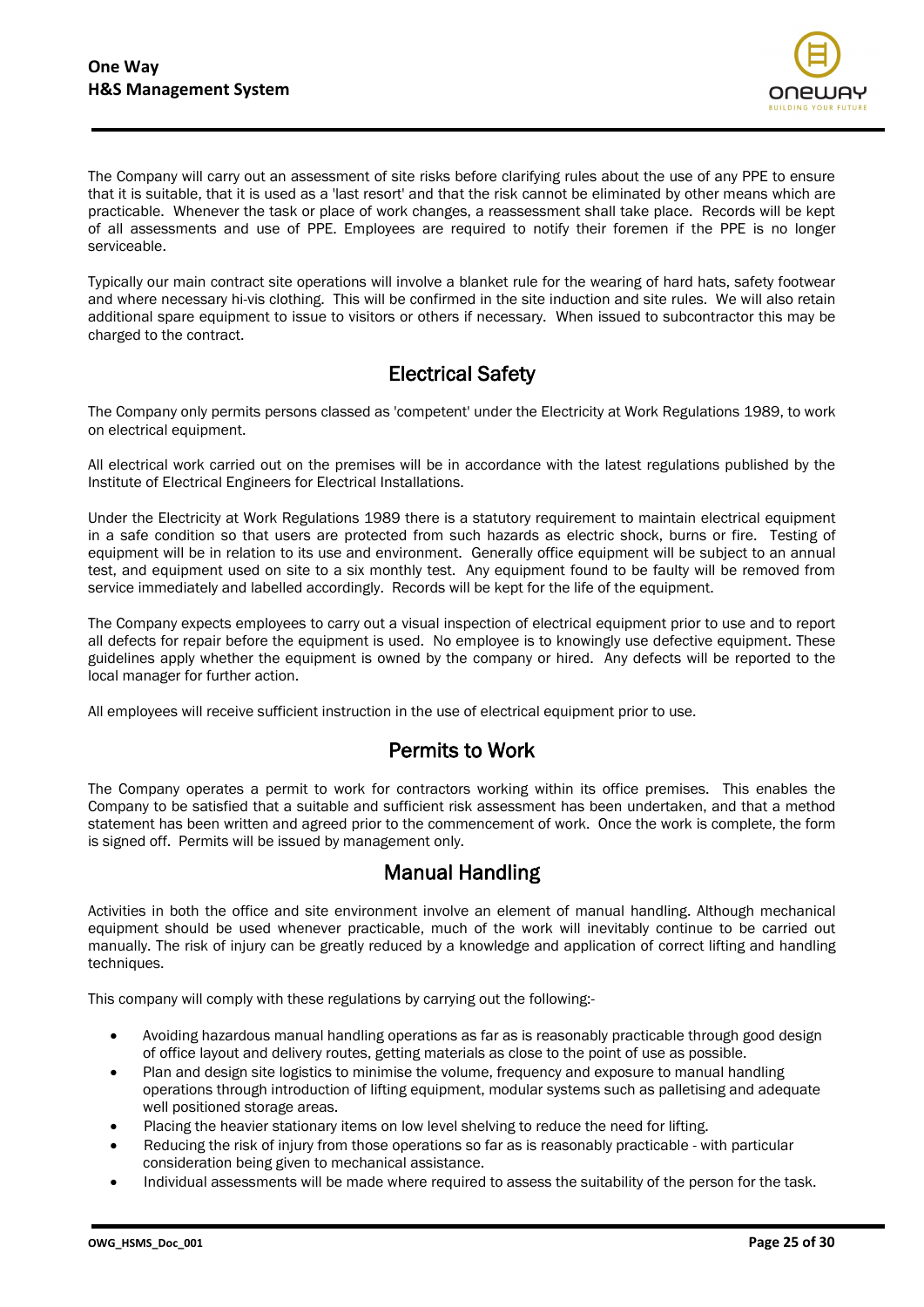

When the nature of the load or the environment dictates, personal protective equipment will be issued, and will be expected to be used by employees.

As a general rule all office stationary is delivered directly to the One Way offices to a designated storage area for staff to use. Manual Handling of bulk items is prohibited and staff should seek assistance if they are unsure.

On site certain high-risk areas have been identified by HSE for particular scrutiny. One key area is the laying of heavy dense concrete blocks and kerbstones. It is essential that handling of these items is mechanised and where possible reduced by design to avoid manual handling tasks.

## Unloading or Stacking of Materials.

When unloading or stacking materials, the following points will be adhered to.

- The vehicle that is delivering the material should not be in a position so as to create a hazard for other contractors or members of the public.
- Suitable protection in the form of barriers or hazard tape will be provided, and a banksman will be present, if the delivery vehicle is to be unloaded from a public highway.
- The route to the point of material storage should be as safe as is practicable, and not made more hazardous by obstacles/excavations.
- Correct machinery and lifting equipment must be used for the task.
- Certain operations will come under the Lifting Operations and Lifting Equipment Regulations 1998. This will require a method statement, risk assessment and appointment of a competent person to supervise the work.
- Materials must be stacked in a manner so that they do not create a hazard. Materials should not be stacked where the ground is unsuitable, in places where children have access, or adjacent to pubic footpaths etc., where retrieval could be hazardous.
- Materials should be stored flat and be kept bound together where feasible. Pipes must be protected from moving by the use of chocks, stakes etc.
- Roofing materials (particularly trusses) must not be leant against scaffolding as the extra weight may compromise the integrity of the scaffold structure

## Portable Hand and Power Tools.

All hand tools should be suitable for their intended use.

Tools should be inspected prior to use to ensure that guards, blades, abrasive wheels, leads and handles etc are in good working order and PAT tested where necessary to ensure electrical integrity.

Tools that are damaged should be repaired or replaced. Cold chisels that have a build up of metal burr should be trimmed to reduce the risk of cuts or flying debris.

Operatives should be trained and conversant with the use of power tools. They should be aware of the general risk involved in the use of power tools including COSHH implications, the generation of excessive noise, the principles of machine guarding and the risks related to vibration.

## Machine Guarding and Fencing

Whenever machines require guarding, the Company will refer to BS 5304 - 'safe guarding of machinery' for guidance.

In essence the Company will ensure that measures are taken in order to: -

- Prevent access to any dangerous part of machinery
- Stop the movement of any dangerous part of machinery before any part of a person enters a danger zone.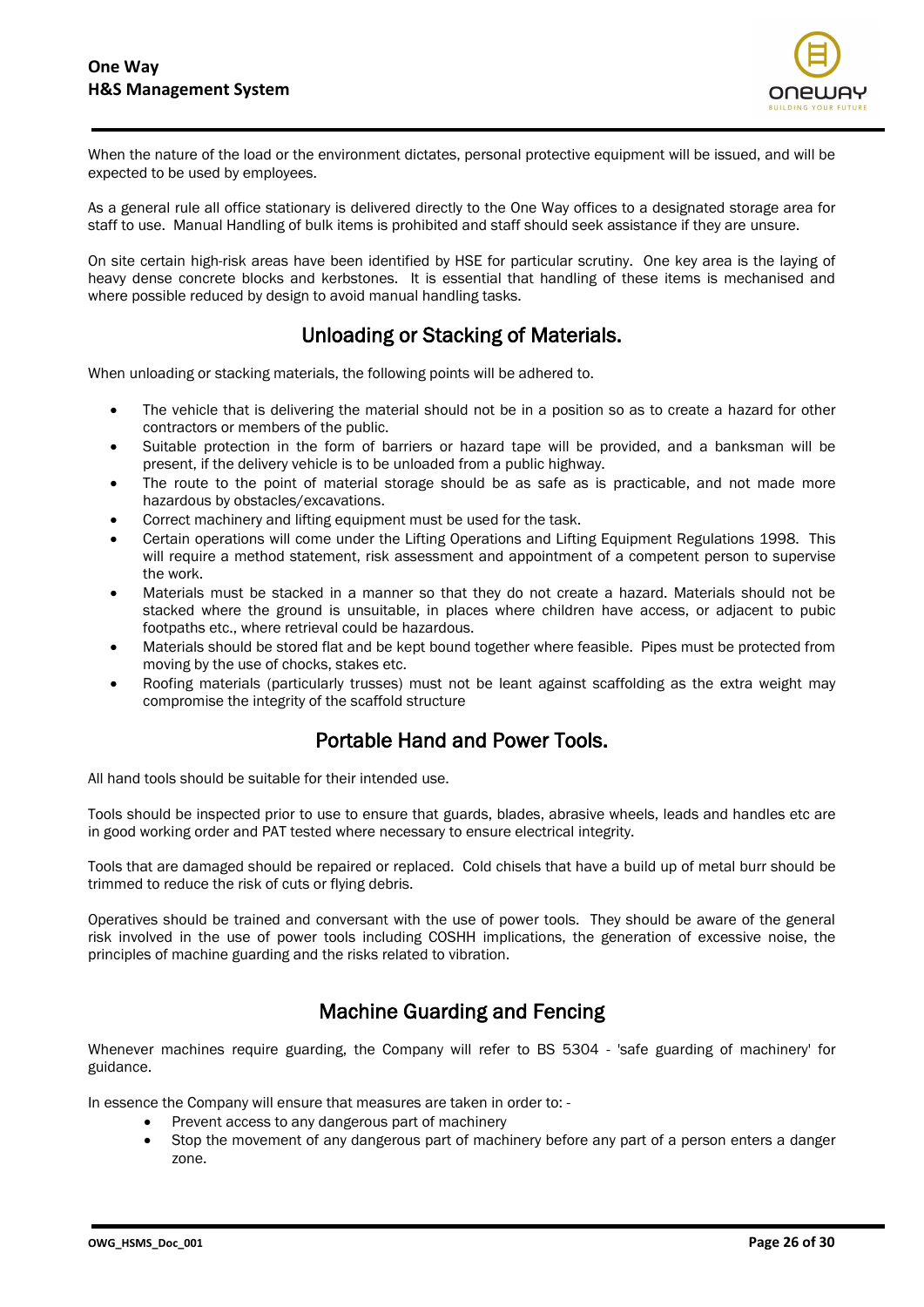

All guards and protection devices provided shall be suitable for the purpose for which they are provided.

Employees are forbidden to tamper with guards to machinery with the intent to bypass them so that the machine can be operated.

Guards to machinery will be inspected on a regular basis.

Portable tools will be checked regularly to ensure that they comply with current legislation and electrical testing is required on a regular basis.

#### Mobile Plant.

All operatives shall be trained so that they are competent to drive/ operate any item of plant that they may be required to do so in order to carry out their normal duties. Once the operative has received appropriate training, a copy of the certificate or operator's licence will be kept in the site safety folder on the site.

In order to comply with the Provision and Use of Work Equipment Regulations 1998, all lifting appliances will be inspected by their drivers on a weekly basis, and a note made in either the old F91 Register, or on the weekly plant inspection form.

All defects found on company or hired plant must be reported immediately.

At the end of the work period, all plant shall be left safe, and in places where they are not likely to be hazardous to others, secured and immobilised with the keys kept by a designated person.

Generally, all major lifting operations undertaken on OWG sites will be undertaken under the provisions of a contract lift wherever possible. The contractor undertaking the lift will be responsible for providing evidence of the thorough examination of the supplied lifting equipment, and providing OWG with evidence of statutory weekly inspections as required by the Lifting Operations and Lifting equipment Regulations.

#### **Demolition**

No demolition work will be undertaken until such time as the building has been assessed in relation to, potential hazardous contamination, potential hazardous materials in the fabric of the building, potential structural issues relating to the sequence of demolition and the need for temporary support and the potential for hidden services within the fabric.

Typically, we undertake only minor demolition and dismantling operations e.g. breaking out new openings for lift shafts, doorways and windows however the above will still apply to the assessment.

We understand that this is an activity that requires expertise and special training/experience therefore where more extensive demolition is required a specialist sub-contractor will usually be employed.

We will carry out basic demolition work following an assessment of building by the project manager with the support of project engineers and others with appropriate expertise. We will generally expect client employed representatives to provide such instruction.

## Non-English Speaking Personnel

Hazards arising from non-English speaking personnel require that OWG take a robust position on the persons that work on our construction sites. Where possible, we will avoid the use of non-English speaking personnel working upon our construction sites by agreement with our sub-contractor suppliers. This will be discussed within our prelet meetings. Where this is not possible, we will stipulate that any non-English speaking operative is accompanied by a person who is able to translate the provisions of our site induction process, emergency procedures and contents of the contractors Risk Assessments and method Statements to the non-English speaking operative. The site manager will be responsible for satisfying himself that the non-English speaking operative understands the safety provisions provided upon that premises before he is put to work. If the site manager is not satisfied that the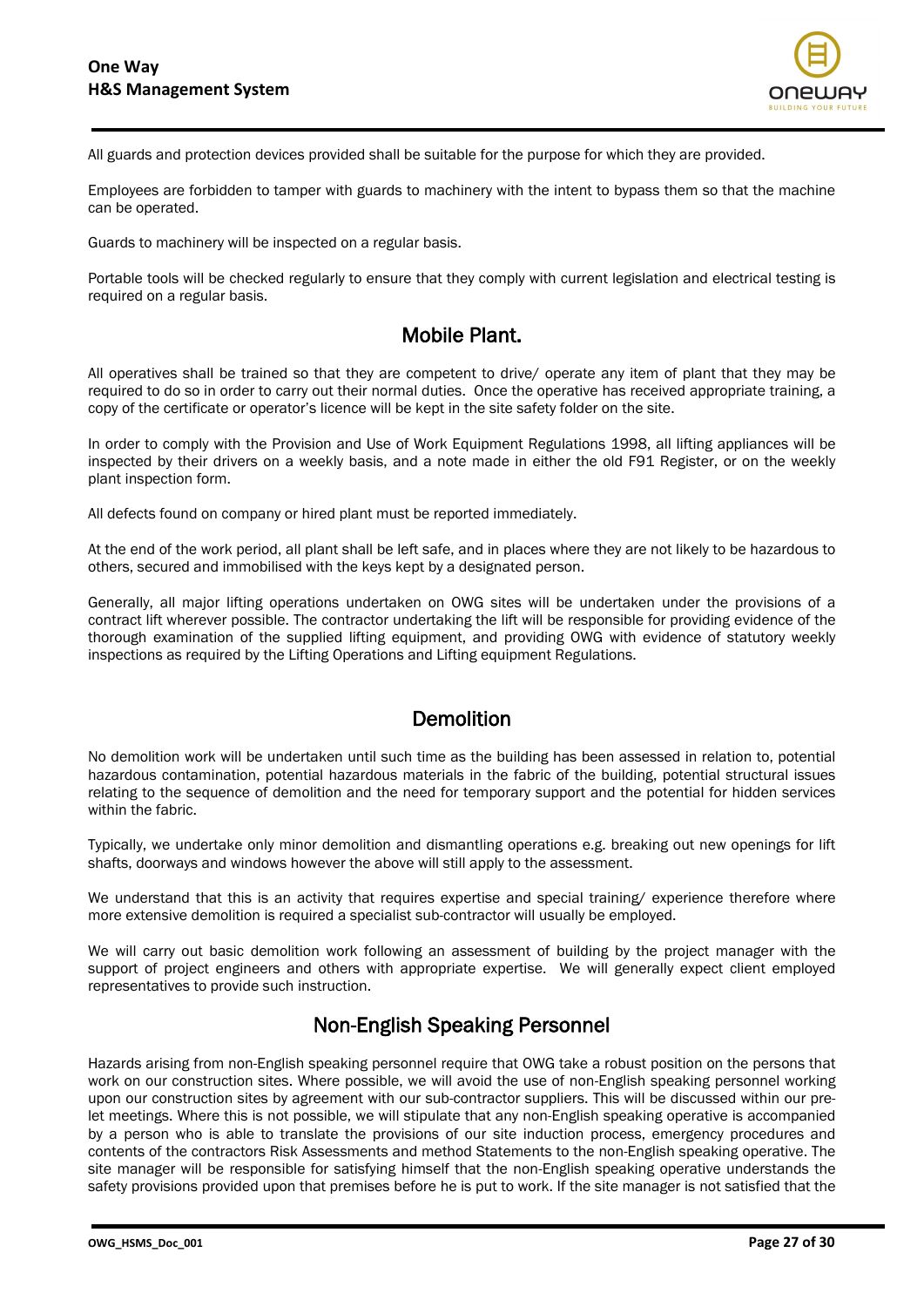

operative understands the safety provisions particular to that site, nor the contents of the method Statement provided by his employer, he is authorised to prevent that operative from working upon an OWG site without exception.

Additionally, in instances where the Site Manager is satisfied that the translator has adequately communicated the safety procedures relating to that persons activities to the non-English speaking personnel and where they have been authorised to proceed with their operations, a site based risk assessment will be undertaken by the site manager to determine any further controls that may be required. For example multi language safety signage, bilingual instructions etc.

## Health and Safety Audits & Safety Inspections of Office locations

Health and safety audits will be carried out each operational location to ensure that the company's high standard of safety is maintained in accordance with this management system and associated documents.

Records of these audits will be kept to ascertain whether standards have changed. Recommendations arising from the audits will be reviewed by management so that a priority can be placed on what actions are to be carried out.

Our Health & Safety Consultant may be requested to carry out inspections or audits of any operational office location. A report will be produced and copied to the relevant manager and the director

## Office Safety

The Company is fully aware that accidents can happen in the office, as well as on site, and will endeavour to reduce the risk of such an accident by the following means: -

- 1. Waste paper bins and packing materials should be removed daily.
- 2. Management of cables to defined routes, so that they do not present a trip hazard or an over load to a circuit.
- 3. Training of employees in the correct use of fire extinguishers.
- 4. Check on lights and lighting levels to ensure they are suitable for the tasks being undertaken.
- 5. Shelves and storage areas are to be such that stretching and awkward lifting is avoided.
- 6. Cleaning chemicals kept away from foodstuffs in the kitchen area.
- 7. All electrical equipment will be regularly PAT tested in accordance with HSE guidance.
- 8. Where display screen equipment is being used workstation assessments will be carried out and the user trained in health and safety related issues.
- 9. Trailing electrical leads must be avoided to prevent tripping hazards.
- 10. Corridors, Fire escapes and Fire doors must be kept clear to ensure easy escape in the event of a fire or other emergency.

Health and safety audits will be carried out at regular intervals in the office areas to ensure that the risks of accidents are kept to a minimum. Office personnel will carry these out, so that areas can be inspected and commented upon by company employees. The Office risk assessment will identify all issues for each location.

#### Housekeeping

The Company believes that poor housekeeping can be a cause for accidents. This includes spillages, articles left in access ways and inadequate systems for storage of refuse.

All employees are required to maintain access routes and work areas in as clean a state as is reasonably practicable. Waste materials must not be allowed to accumulate except in suitable receptacles.

Storage of paperwork, for example files etc. will be on properly constructed shelving or filing cabinets which will be used correctly – no more than one draw open at any one time – open draws not left unattended.

For our office operations the designated office manager will complete the HSE online assessment system and circulate findings and action to all staff. The online assessment system can be accessed form this link, [http://records.hse.gov.uk/connect.ti/officeriskassess/view?objectId=23667.](http://records.hse.gov.uk/connect.ti/officeriskassess/view?objectId=23667)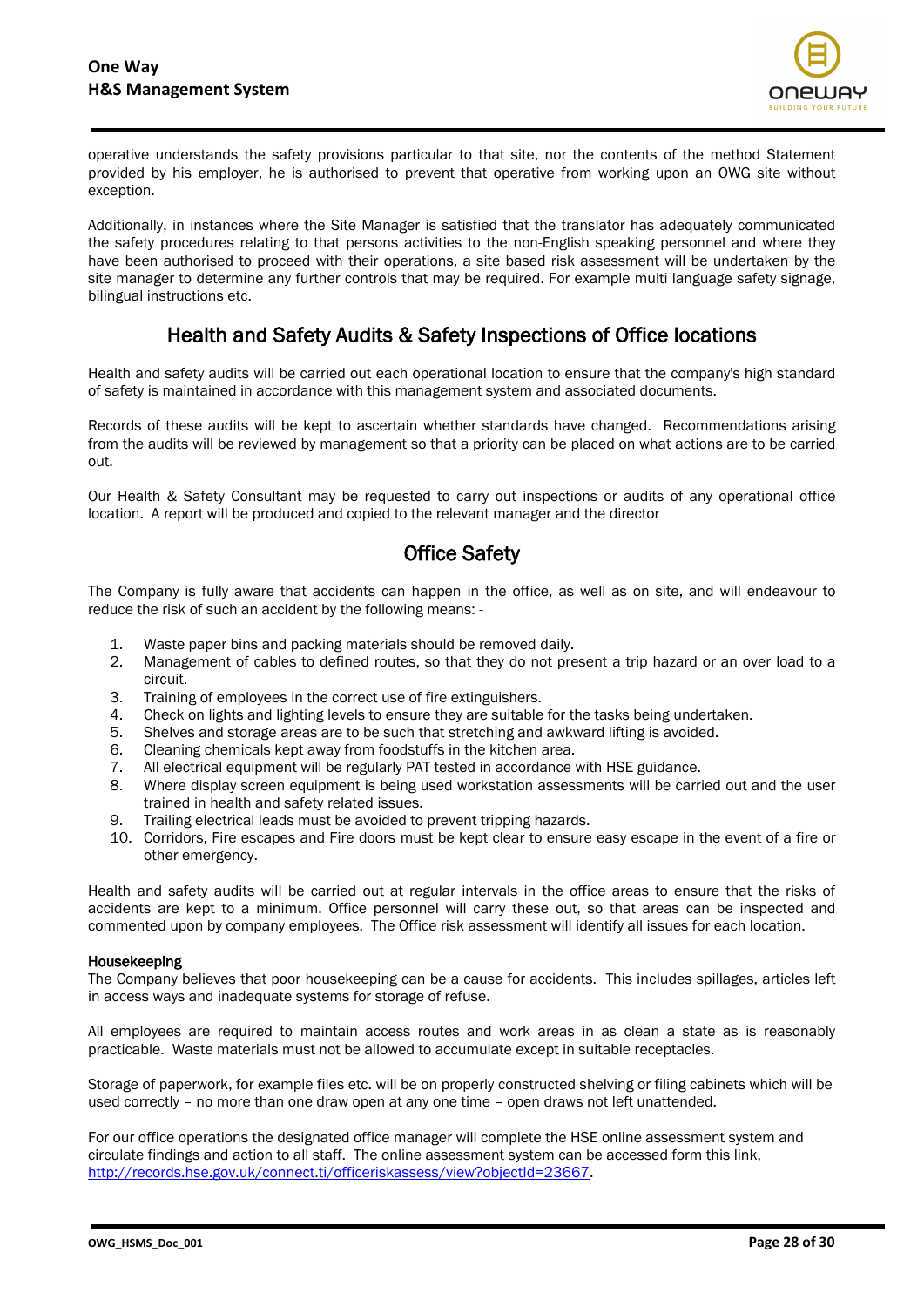

## **Welfare**

The Company will use the Workplace (Health, Safety and Welfare) Regulations 1992 and the guidance from the Approved Code of Practice as a minimum for its standards for the office environment. Facilities will be checked whenever a general health and safety audit is carried out. Should an item of equipment fail to meet the standards the Company will improve the situation as soon as is practicable. In many locations we operate form managed offices with shared welfare arrangements/facilities and these are under the control of the building managers.

Welfare should typically include the following,

- Drinking waters (cartons or piped supply) and marked as drinking water, with cups or supplied from a drinking jet.
- Facilities for heating water and basic food.
- Washing facilities with hot and cold-water, soap and towels.
- Sufficient Sanitary conveniences

All facilities at each location will be regularly cleaned and we will keep the level of provision under constant review to ensure it remains adequate.

## Fire Safety

Fire Safety in the office environment will be controlled through the Office Fire Safety Plan. A fire safety risk assessment will be carried out and suitable precautions will be devised to ensure fire safety see form OWG\_H&S\_Doc\_007. Information and training will be provided to all staff and key personnel with specific duties within the Fire precautions procedures. We often operate form managed offices and local arrangements will be incorporated into our risk assessment process.

We will carry out fire risk assessments at each of our operational sites in accordance with the Regulatory Reform (Fire Safety) Order 2005 and communicate the associated arrangements and precautions to our staff and visitors.

#### Fire Equipment

The Company will maintain fire fighting equipment as deemed necessary for its premises, and will inform its employees on which type of fire extinguisher is suitable to tackle the different categories of fire. Servicing of the fire extinguishers will be carried out annually by a specialist contractor.

We will undertake a regular check of local fire safety arrangements using form **OWG\_H&S\_Doc\_008.** This will be completed by the office manager.

## Fire and Emergency Drills

The Company will hold a fire drill not less than once every year. Employees will exit the building and assemble at the fire assembly point for roll call. The drill will be recorded in the Office Safety Plan under the Fire Precautions heading.

# Visual Display Equipment

The Company will carry out annual assessments on employees and their workstations, taking into account the criteria outlined in the schedule to the regulations, to comply with the Display Screen Equipment Regulations 1992.

The Company will comply with the regulations in that period breaks are made available to DSE users.